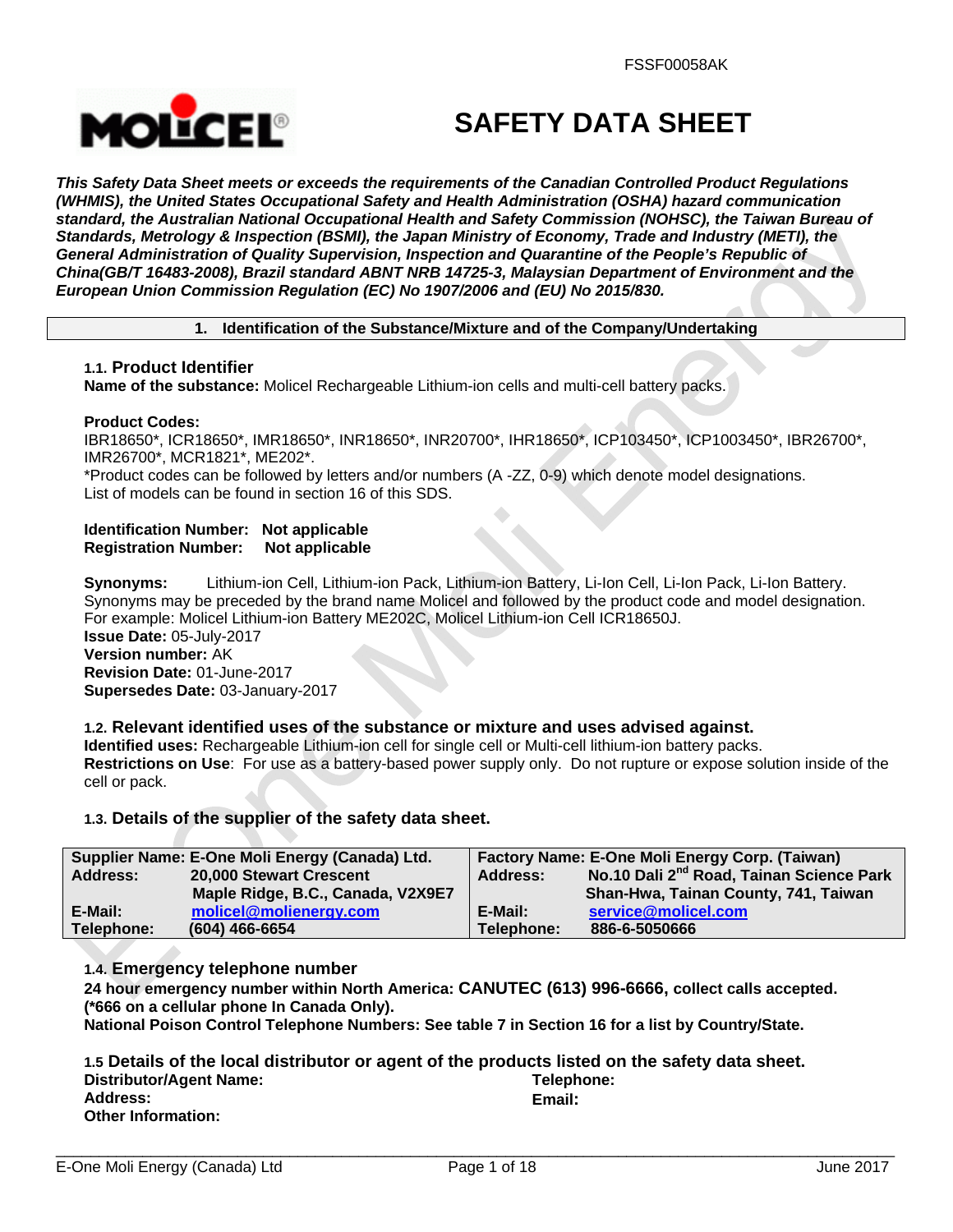| <b>Hazards Identification</b><br>2.  |                                |                                |                                    |                                |
|--------------------------------------|--------------------------------|--------------------------------|------------------------------------|--------------------------------|
| <b>Protective</b><br><b>Clothing</b> | <b>NFPA Rating</b><br>(USA)    | <b>EC Classification</b>       | <b>WHMIS (Canada)</b>              | <b>SafeWork</b><br>(Australia) |
| Not required with<br>normal use.     | $\mathbf{0}$                   | Not classified as<br>hazardous | Not applicable with<br>normal use. | Not classified as<br>hazardous |
| <b>GHS Hazard</b><br><b>Symbol</b>   | <b>IATA</b>                    | <b>JIS (Japan)</b>             | <b>Taiwan</b>                      | China                          |
| Not applicable with<br>normal use.   |                                | Not classified as<br>hazardous | Not classified as<br>hazardous     | Not classified as<br>hazardous |
| <b>United States</b>                 | <b>Brazil</b>                  | <b>Malaysia</b>                |                                    |                                |
| Not classified as<br>hazardous       | Not classified as<br>hazardous | Not classified as<br>hazardous |                                    |                                |

**Table 1**

- **2.1.2. Classification according to Directive 67/548/EEC or 1999/45/EC as amended:** Not applicable.
- **2.1.3. Classification according to Regulation (EC) No. 1272/2008 as amended:** Not applicable.

| 2.1.4. Hazard Summary         |                                                                                                                                                                                                                                                                      |
|-------------------------------|----------------------------------------------------------------------------------------------------------------------------------------------------------------------------------------------------------------------------------------------------------------------|
| <b>Physical hazards:</b>      | Not classified for physical hazards.                                                                                                                                                                                                                                 |
| <b>Health hazards:</b>        | Not classified for health hazards.                                                                                                                                                                                                                                   |
| Environmental hazards:        | Not classified for hazards to the environment.                                                                                                                                                                                                                       |
| <b>Specific hazards:</b>      | Exposure to contents of an open or damaged cell or battery: contact with this material will<br>cause burns to the skin, eyes and mucous membranes.<br>May cause sensitization by skin contact.                                                                       |
| <b>Main Symptoms:</b>         | Symptoms include itching, burning, redness and tearing.                                                                                                                                                                                                              |
| 2.2. Label elements           |                                                                                                                                                                                                                                                                      |
|                               | 2.2.1. Label according to Regulation (EC) No. 1272/2008 as amended.                                                                                                                                                                                                  |
| <b>Identification Number:</b> | Not applicable.                                                                                                                                                                                                                                                      |
| Hazard pictograms:            | Not applicable.                                                                                                                                                                                                                                                      |
| Signal word:                  | Not applicable.                                                                                                                                                                                                                                                      |
| <b>Hazard statements:</b>     | Not applicable under normal use in accordance with United Nations Conference on<br>Environmental and Development (UNCED) and Occupational Safety and Health<br>Administration (OSHA) 29 CFR 1910.1200. The article does not meet the criteria for<br>classification. |

**<sup>2.1.</sup> Classification of the substance or mixture.** 

**<sup>2.1.1.</sup> Preparation Hazards and Classification:** The product is a Lithium ion cell or battery and is therefore classified as an article and is not hazardous when used according to the recommendations of the manufacturer. The hazard is associated with the contents of the cell or battery. Under recommended use conditions, the electrode materials and liquid electrolyte are non-reactive provided that the cell or battery integrity remains and the seals remain intact. The potential for exposure should not exist unless the cell or battery leaks, is exposed to high temperatures or is mechanically, electrically or physically abused/damaged. If the cell or battery is compromised and starts to leak, based upon the battery ingredients, the contents are classified as Hazardous.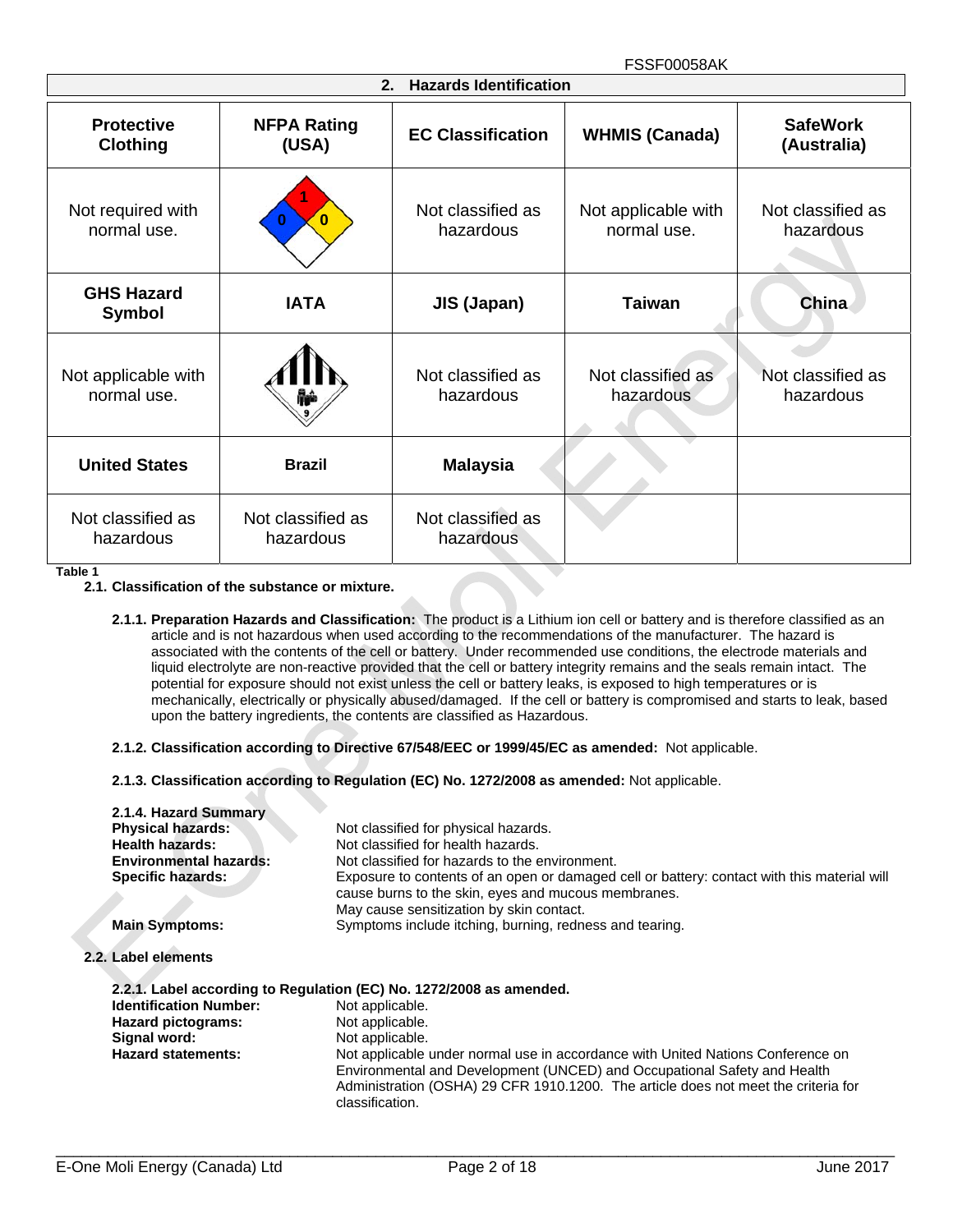| <b>Precautionary</b>    | P102: Keep out of reach of children.                                                                                  |  |  |
|-------------------------|-----------------------------------------------------------------------------------------------------------------------|--|--|
| Statement(s)            | P103: Read label prior to use.                                                                                        |  |  |
| <b>Prevention</b>       | P202: Do not handle until all safety precautions have been read and understood.                                       |  |  |
|                         | P210: Keep away from heat/sparks/open flames/hot surfaces - No smoking.                                               |  |  |
|                         | P234: Keep only in original container.                                                                                |  |  |
|                         | P254: Wash hands thoroughly after handling.                                                                           |  |  |
| <b>Response</b>         | P260: Do not breathe vapor or spray.                                                                                  |  |  |
| (If cell/battery)       | P280: Wear protective gloves/protective clothing/eye protection/face protection.                                      |  |  |
| leaks)                  | P301/330/331: IF SWALLOWED: Rinse mouth. DO NOT induce vomiting.                                                      |  |  |
|                         | P303/361/353: IF ON SKIN (or hair): Remove/Take off immediately all contaminated clothing. Rinse skin with            |  |  |
|                         | water/shower.                                                                                                         |  |  |
|                         | P304/340: If INHALED: Remove victim to fresh air and keep at rest in a position comfortable for breathing.            |  |  |
|                         | P305/351/338: IF IN EYES: Rinse cautiously with water for several minutes. Remove contact lenses, if present          |  |  |
|                         | and easy to do. Continue rinsing.                                                                                     |  |  |
|                         | P310: Immediately call a POISON CENTER or doctor/physician.                                                           |  |  |
|                         | P363: Wash contaminated clothing before reuse.                                                                        |  |  |
|                         | P370: In case of fire: Use carbon dioxide, dry chemical or water extinguisher.                                        |  |  |
|                         | P391: Collect spillage.                                                                                               |  |  |
| <b>Health</b>           | H314: Causes severe skin burns and eye damage.                                                                        |  |  |
| (if cell/battery leaks) | H315: Causes skin irritation.                                                                                         |  |  |
|                         | H317: May cause an allergic skin reaction.                                                                            |  |  |
|                         | H319: Causes serious eye irritation.                                                                                  |  |  |
|                         | H335: May cause respiratory irritation.                                                                               |  |  |
|                         | H400: Very toxic to aquatic life.                                                                                     |  |  |
|                         | H410: Very toxic to aquatic life with long lasting effects.                                                           |  |  |
| <b>Storage</b>          | P402: Store in a dry place.                                                                                           |  |  |
| (Store as indicated     | P405: Store locked up.                                                                                                |  |  |
| in Section 7)           | P410: Protect from sunlight.                                                                                          |  |  |
| <b>Disposal</b>         | P406: Store any spilled/leaking electrolyte material in a corrosive resistant container with a resistant inner liner. |  |  |
|                         | P501: Dispose of batteries in accordance with applicable hazardous waste regulations.                                 |  |  |
|                         |                                                                                                                       |  |  |

**Table 2**

#### **Supplemental label information:** None.

#### **2.3. Other Hazards.**

- **2.3.1. Appearance, Color and Odor:** Solid object with no odor.
- **2.3.2. Primary Routes(s) of Exposure:** These chemicals are contained in a sealed enclosure. Risk of exposure occurs only if the cell or pack is mechanically, thermally, electrically or physically abused to the point of compromising the enclosure. If this occurs, exposure to the electrolyte solution contained within can occur by inhalation, ingestion, eye contact and skin contact.

#### **2.3.3. Potential Health Effect(s):**

**2.3.3.1. Acute (short term):** see Section 8 for exposure controls.

In the event that this cell or pack has been ruptured, the electrolyte solution contained within the cell would be corrosive and can cause burns to skin and eyes.

**Inhalation:** Inhalation of materials from a sealed cell is not an expected route of exposure. Vapors or mists from a ruptured cell may cause respiratory irritation.

**Ingestion:** Swallowing of materials from a sealed cell is not an expected route of exposure. Swallowing the contents of an open cell can cause serious chemical burns to mouth, esophagus, and gastrointestinal tract.

**Skin:** Contact between the cell and skin will not cause any harm. Skin contact with the contents of an open cell can cause severe irritation or burns to the skin.

**Eye:** Contact between the cell and the eye will not cause any harm. Eye contact with the contents of an open cell can cause severe irritation or burns to the eye.

**2.3.3.2. CHRONIC (long term):** see Section 11 for additional toxicological data.

#### **2.3.4. Medical Conditions Aggravated by Exposure:** Not Available.

**2.3.5. Interactions with other chemicals:** Immersion in high conductivity liquids may cause corrosion and breaching of the cell or battery enclosure. The electrolyte solution inside of the cells may react with alkaline (basic) materials and present a flammability hazard.

#### **2.3.6. Potential Environmental Effects**: Not Available.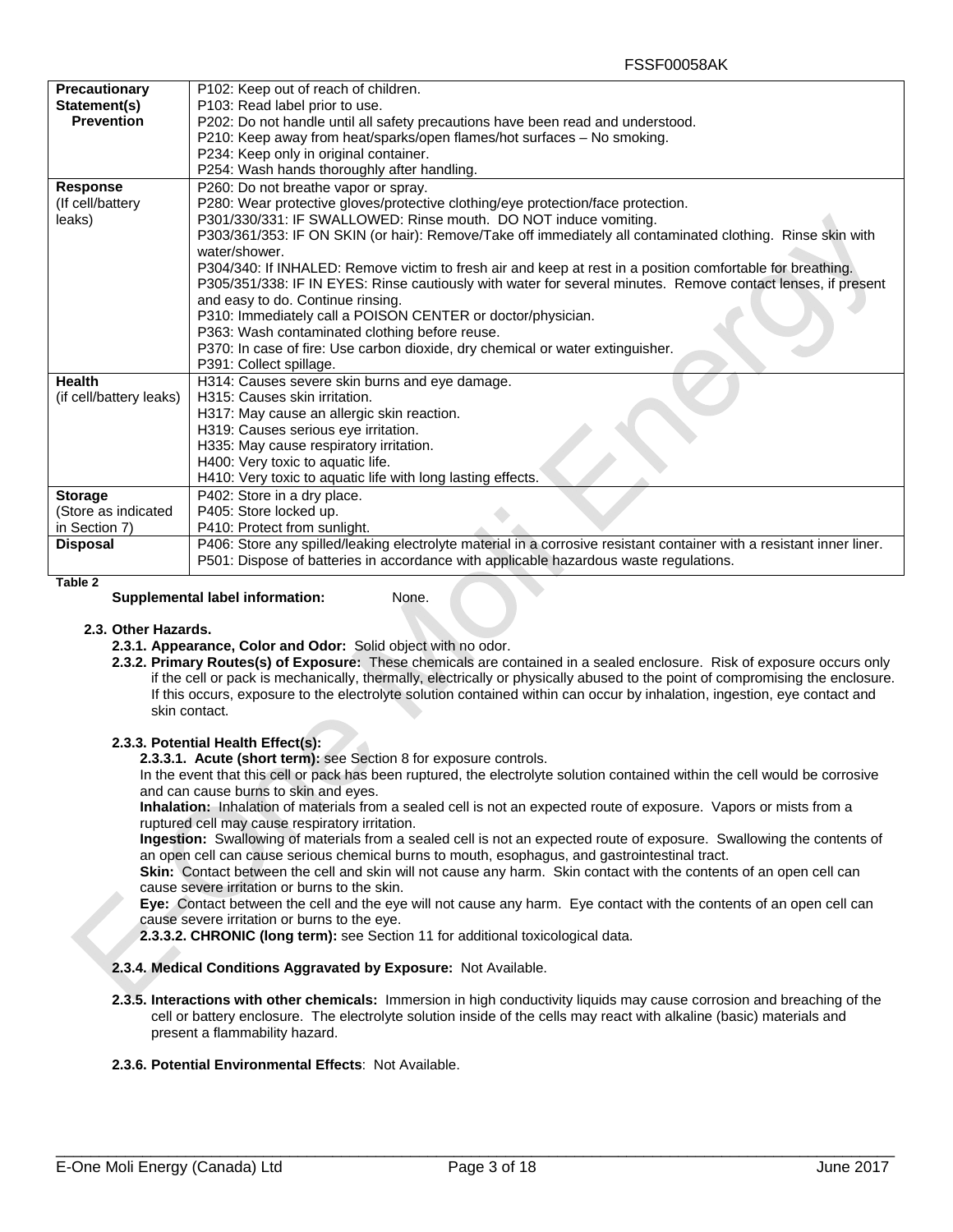#### **3.1. As a solid, manufactured article, exposure to hazardous ingredients is not expected with normal use.**

**Canada:** This is not a controlled product under WHMIS. This product meets the definition of a "manufactured article" and is not subject to the regulations of the Hazardous Products Act.

**USA:** This cell or battery is an article pursuant to 29 CFR 1910.1200 and, as such, is not subject to the OSHA Hazard Communication Standard requirement. The information contained in this Safety Data Sheet contains valuable information critical to the safe handling and proper use of the product. This SDS should be retained and available for employees and other users of this product.

**Australia:** The product is a Lithium-ion cell or battery and is therefore classified as an article and is not hazardous when used according to the recommendations of the manufacturer. The hazard is associated with the contents of the cell or battery. If the cell or battery is compromised and starts to leak, based upon the battery ingredients, the contents are classified as Hazardous according to the criteria of the National Occupational Health and Safety Commission (SafeWork Australia).

dh.

**EU:** This product is an article according to the REACH Regulation (1907/2006) and (EC) No 2015/830.

**Taiwan:** This product is not classified as a dangerous good.

**Japan:** This product is not classified as a dangerous good.

**China:** This product is not classified as a dangerous good.

**Brazil:** This product is an article according to ABNT NRB 14725-2:2009.

| Cell<br>Component                         | <b>Chemical Name</b>                                                                                                                                                             | CAS No.                                                       | <b>EINECS</b>                                                         | *Concentration<br>range in<br>electrolyte<br>(w/w %) | *Mass range<br>in cell $(g/g \%)$ | <b>GHS</b><br>Classification |
|-------------------------------------------|----------------------------------------------------------------------------------------------------------------------------------------------------------------------------------|---------------------------------------------------------------|-----------------------------------------------------------------------|------------------------------------------------------|-----------------------------------|------------------------------|
| Electrolyte                               | Contains Electrolyte salt<br>and solvents.                                                                                                                                       |                                                               |                                                                       |                                                      | $5 - 20$                          | Skin Corr 1B<br>$-H314$      |
| Electrolyte salt                          | Lithium<br>hexafluorophosphate                                                                                                                                                   | 21324-40-3                                                    | 244-334-7                                                             | $5 - 30$                                             | $1 - 5$                           | ٠                            |
| Electrolyte<br>solvents                   | Includes one or more of<br>the following;<br><b>Ethylene Carbonate</b><br>Propylene Carbonate<br>Diethyl Carbonate<br><b>Dimethyl Carbonate</b><br><b>Ethyl Methyl Carbonate</b> | $96 - 49 - 1$<br>108-32-7<br>105-58-8<br>616-38-6<br>623-53-0 | 202-510-0<br>203-572-1<br>203-311-1<br>210-478-4<br><b>Not Listed</b> | 70-95                                                | $5 - 20$                          |                              |
| <b>PVDF</b>                               | Polyvinylidenfluoride                                                                                                                                                            | 24937-79-9                                                    | <b>Not Listed</b>                                                     | $\blacksquare$                                       | $<$ 1                             | $\sim$                       |
| Copper                                    | Cu                                                                                                                                                                               | 7440-50-8                                                     | 231-159-6                                                             | ÷,                                                   | $9 - 18$                          |                              |
| Aluminium                                 | $\overline{A}$                                                                                                                                                                   | 7429-90-5                                                     | 231-072-3                                                             | $\overline{\phantom{a}}$                             | $17 - 27$                         | ÷,                           |
| Cathode                                   | Includes one or more of<br>the following;<br><b>Lithium Cobaltite</b><br>Manganese<br><b>Nickel</b><br>Aluminum                                                                  | 12190-79-3<br>7439-96-5<br>7440-02-0<br>7429-90-5             | 235-362-0<br>231-105-1<br>231-111-4<br>231-072-3                      |                                                      | 20-50                             |                              |
| Anode                                     | Includes one or more of<br>the following;<br>Graphite<br><b>Carbon Black</b>                                                                                                     | 7782-42-5<br>1333-86-4                                        | 231-955-3<br>215-609-9                                                |                                                      | $13 - 18$                         |                              |
| Steel, Nickel,<br>and inert<br>components |                                                                                                                                                                                  | Various                                                       | Various                                                               |                                                      | <b>Balance</b>                    |                              |

#### **Table 3**

\*Quantities may vary depending on cell or battery model.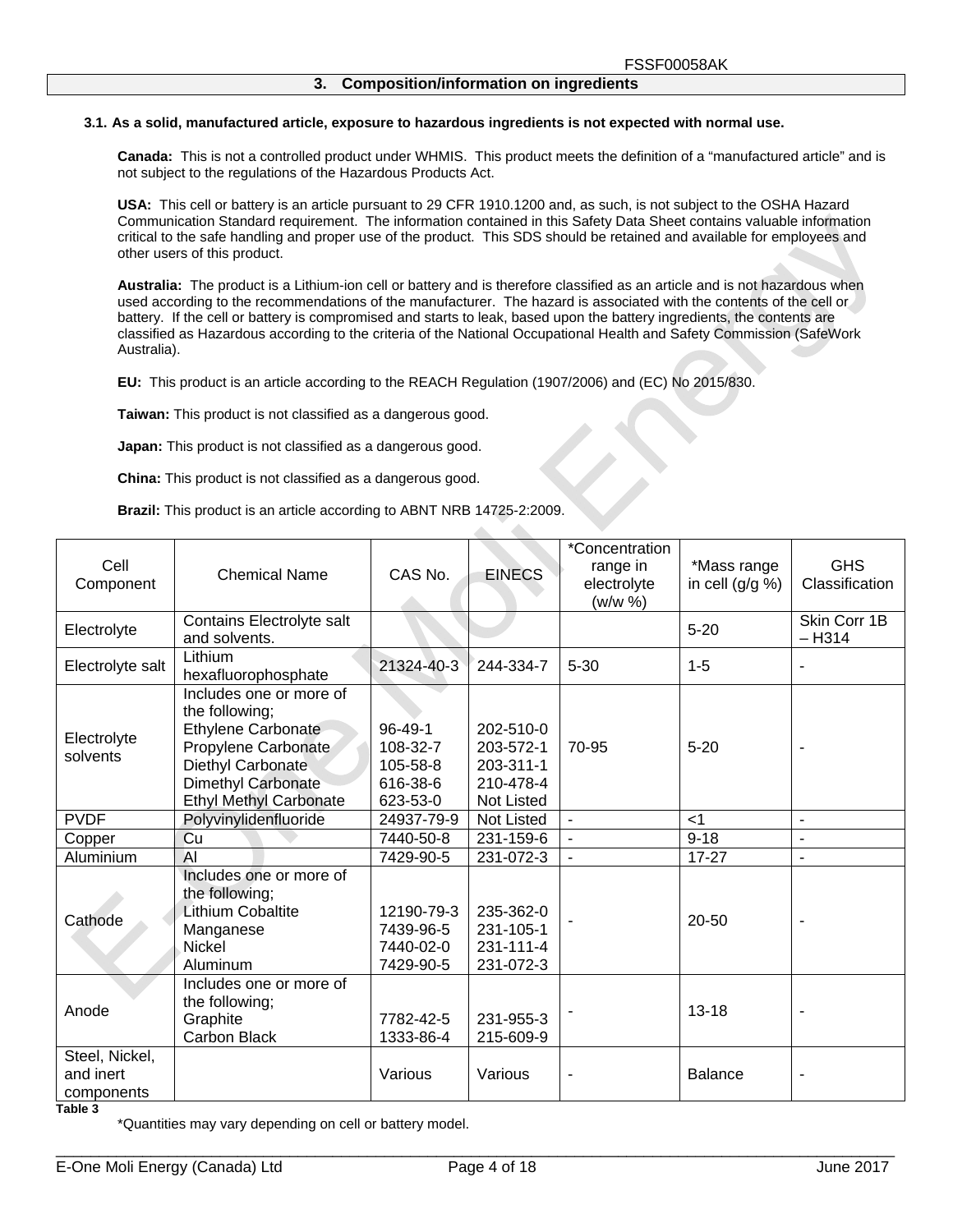## **4. First Aid Measures**

#### **4.1. Description of first aid measures**

The hazardous components of this cell or battery are contained within a sealed unit. The following measures are only applicable if exposure has occurred to components when a cell or battery leaks, is exposed to high temperatures or is mechanically, electrically or physically abused/damaged. The hazardous contents are caustic alkaline electrolytes contained in cells with lithium metal oxide cathodes, graphite and carbon anodes and Polyvinylidenfluoride binders.

|                              | Ingestion:                          | Have victim rinse mouth thoroughly with water. DO NOT INDUCE VOMITING.<br>Contact your local poison control center and quickly transport victim to an emergency care facility.        |
|------------------------------|-------------------------------------|---------------------------------------------------------------------------------------------------------------------------------------------------------------------------------------|
|                              | EYE:                                | If eye contact with contents of an open cell occurs, immediately flush the contaminated eye(s) with<br>water. Quickly transport victim to an emergency care facility.                 |
|                              | <b>Skin Contact:</b><br>Inhalation: | Immediately flush with water. If irritation or pain persists, seek medical attention.<br>Remove the patient from exposure into fresh air, seek medical attention.                     |
| <b>AIDERS:</b>               | <b>PROTECTION FOR FIRST</b>         | Do not enter corrosive vapor contaminated areas without a respirator or Self Contained Breathing<br>Apparatus. Wear adequate personal protective equipment as indicated in Section 8. |
| <b>FIRST AID FACILITIES:</b> |                                     | Eye wash bottle, fountain, safety showers or at least a source of running water are required in the<br>area where the product is used.                                                |

#### **4.2 MOST IMPORTANT SYMPTOMS & EFFECTS, ACUTE & DELAYED, CAUSED BY EXPOSURE:**

- **ACUTE:** The contents of the battery are rated as corrosive. Ingestion of the electrolyte could lead to severe gastrointestinal tract irritation with nausea, vomiting and potentially burns. Inhalation of vapors may lead to severe irritation of the mouth and upper respiratory tract with a burning sensation, pain, burns and inflammation in the nose and throat; there may also be coughing or difficulty breathing. Eye contact may lead to severe eye irritation or in worst case scenario irreversible damage and possible eye burns. Skin contact may lead to irritation and possible skin burns.
- **CHRONIC:** Skin contact may aggravate/exacerbate existing skin conditions, such as dermatitis. Chronic inhalation may lead to the same symptoms as listed for acute inhalation above.

## **4.3 Indication of any immediate medical attention and special treatment needed**

Treat symptomatically if the person comes into contact with the corrosive electrolyte liquid contents of a damaged battery.

#### **5. Fire Fighting Measures**

## **5.1 Extinguishing media**

- **5.1.1 Suitable extinguishing media:** Dry chemical, carbon dioxide and foam. Water acts as a cooling agent.
- **5.1.2 Unsuitable extinguishing media:** Strong oxidizing agents, strong reducing agents, strong acids and strong alkalis. **Despite water incompatibility, water is the most effective firefighting tool to control the spread of fire to other cells and batteries and combustibles.**
- **5.1.3 Explosion Data:** Closed containers may explode, burst, rupture or vent when exposed to temperatures above 120°C (248°F).
- **5.1.4 Hazchem Code (**Australia, New Zealand, UK and Malaysia**): 4W**
- **5.1.5 TDG/DOT ERG Code: 147**
- **5.1.6 Sensitivity to Mechanical Impact:** Extreme mechanical abuse will result in rupture of the individual battery cells.
- **5.1.7 Sensitivity to Static Discharge:** Electrostatic discharges imposed directly on the spilled electrolyte may start combustion.

#### **5.2 Special hazards arising from the Chemical:**

The interaction of water vapor and exposed lithium hexafluorophosphate (LiPF6) may result in the generation of hydrogen and hydrogen fluoride (HF) gas. Contact with battery electrolyte may be irritating to skin, eyes and mucous membranes. Thermal degradation may produce hazardous fumes of lithium, cobalt and manganese, hydrofluoric acid, hydrogen and oxides of carbon, aluminum, lithium, copper and cobalt as well and smoke and irritating, corrosive and/or toxic gases. Fumes may cause dizziness or suffocation.

#### **5.3 Advice for firefighters:**

In case of fire where lithium-ion cells and batteries are present, flood the area with water. If any cells or batteries are burning, water may not extinguish them, but will cool the adjacent cells or batteries and control the spread of fire. Carbon Dioxide, dry chemical and foam extinguishers may be preferred for small fires, but also may not extinguish burning lithium-ion cells or batteries. Burning cells or batteries will burn themselves out. Virtually all fires involving lithium-ion cells and batteries can be controlled with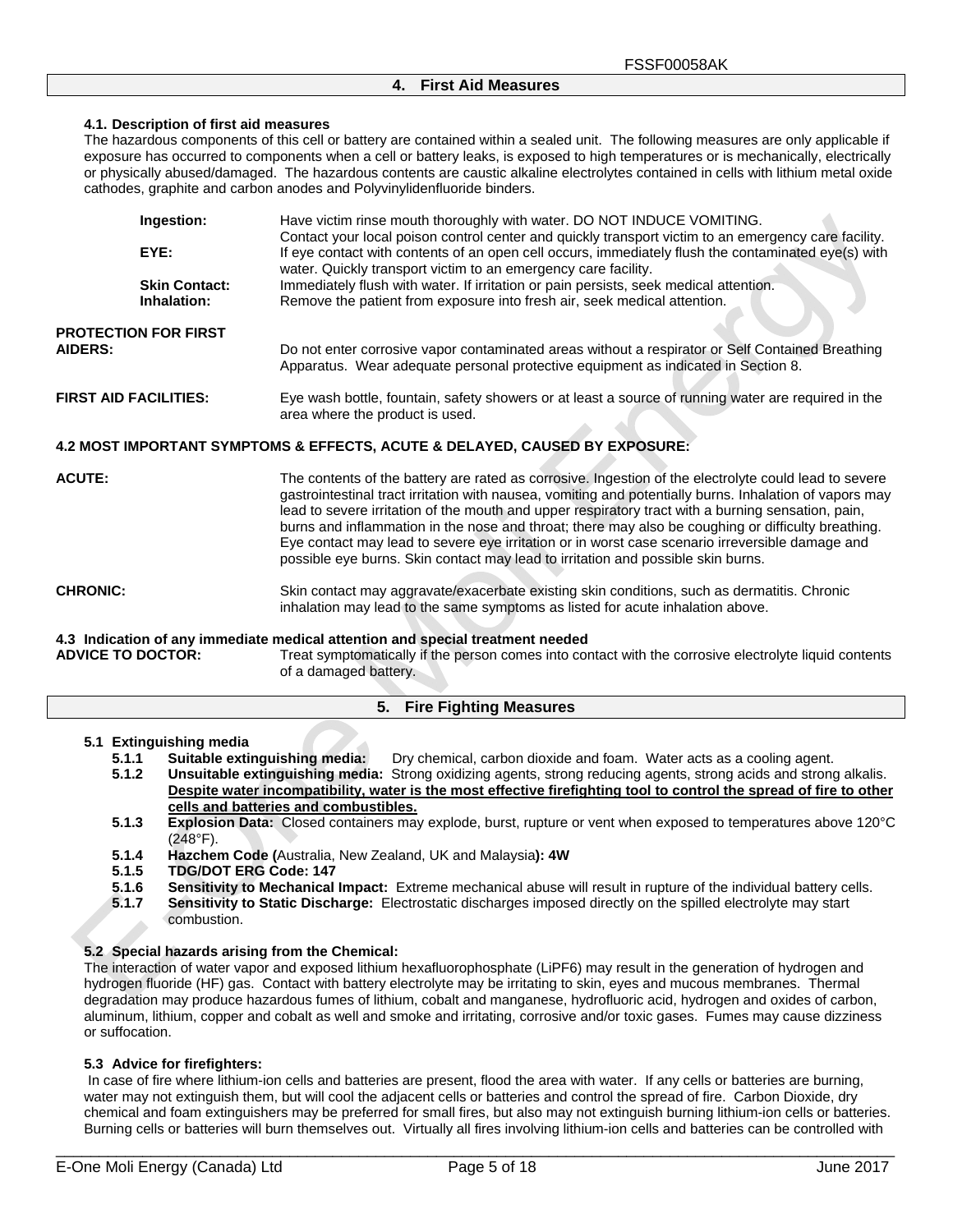water. When water is used, however, hydrogen gas may be evolved which can form an explosive mixture with air. LITH-X (powdered graphite) or copper powder fire extinguishers, sand, dry ground dolomite or soda ash may also be used. These materials act as smothering agents.

## **5.4 Protective Equipment and Precautions for firefighters:**

In the case of a fire and the release of hydrogen fluoride, it is critical to protect the skin from any contact. Fire fighters should wear a self-contained breathing apparatus. Burning lithium-ion cells and batteries can produce toxic fumes including hydrogen fluoride (HF), oxides of carbon, aluminum, lithium, copper and cobalt. Volatile phosphorous penta fluoride may form at temperatures above 110°C (230°F). Wear adequate personal protective equipment as indicated in Section 8.

## **6. Accidental Release Measures**

## **6.1. Personal precautions, protective equipment and emergency procedures:**

## **6.1.1.** For non-emergency personnel.

**6.1.1.1.** As an immediate precautionary measure, isolate spill or leak area for at least 25 meters (75 feet) in all directions. Keep unauthorized personnel away. Stay upwind. Keep out of low areas. Ventilate closed areas before entering. Wear adequate personal protective equipment as indicated in Section 8.

#### **6.1.2.** For emergency responders

**6.1.2.1.** As an immediate precautionary measure, isolate spill or leak area for at least 25 meters (75 feet) in all directions. Keep unauthorized personnel away. Stay upwind and keep out of low areas. Ventilate closed areas before entering. Do not enter corrosive vapor contaminated areas without a respirator or Self Contained Breathing Apparatus.

Suitable fabric for personal protective clothing: Chemical resistance gloves, safety glasses/goggles or face shield and chemical resistant clothing. Wear adequate personal protective equipment as indicated in Section 8.

#### **6.2. Environmental precautions**

**6.2.1.** Absorb spilled material with non-reactive absorbent such as vermiculite, clay or earth. Prevent from migration into soil, sewers and natural waterways – inform local authorities if this occurs.

#### **6.3. Methods and material for containment and cleaning up**

- **6.3.1.** Evacuate spill area immediately and remove sources of ignition. Do NOT touch spilled material. Use non-sparking tools and equipment where applicable. Ensure that cleanup procedures do not expose spilled material to any moisture. Cover all drains and exits to the environment to prevent migration into the soil, sewers and natural waterways.
- **6.3.2.** Cleanup personnel must be trained in the safe handling of this product. Spills may be absorbed by non-reactive absorbents such as vermiculite and then collected with an electrically protected vacuum cleaner or by wet-brushing and placing into a suitable container for disposal. Place cells or batteries into individual plastic bags and then place into appropriate containers and close tightly for disposal. Immediately transport closed containers outside. Lined steel drums are suitable for storage of damaged cells or batteries until proper disposal can be arranged. Ventilate area and wash spill site after material pickup is complete. Please consult local regulations on disposal of hazardous waste for complete details.

**6.3.3.** Never dispose of damaged cells or batteries in a fire.

#### **6.4. Reference to other sections**

- **6.4.1.** For information on Hazards, see Section 2 of the SDS.
- **6.4.2.** For information on personal protective equipment, see Section 8 of the SDS.
- **6.4.3.** For information on physical and chemical properties, see Section 9 of the SDS.
- **6.4.4.** For information on stability and reactivity, see Section 10 of the SDS.
- **6.4.5.** For information on environmental effects, see Section 12 of the SDS.
- **6.4.6.** For waste disposal, see section 13 of the SDS.

#### **7. Handling and Storage**

## **7.1. Precautions for safe handling**

- **7.1.1.** Do not short circuit, open, disassemble, crush, puncture or burn cells or batteries. Do not expose cells or batteries to extreme heat or fire. Do not solder cells. Do not mix cells of different types and brands. Do not mix new and used cells or batteries. Do not incinerate the cells or batteries as there is a danger of explosion. Do not use or charge damaged, defective or deformed cells or batteries.
- **7.1.2.** Observe good industrial hygiene practices. Wash hands thoroughly after handling.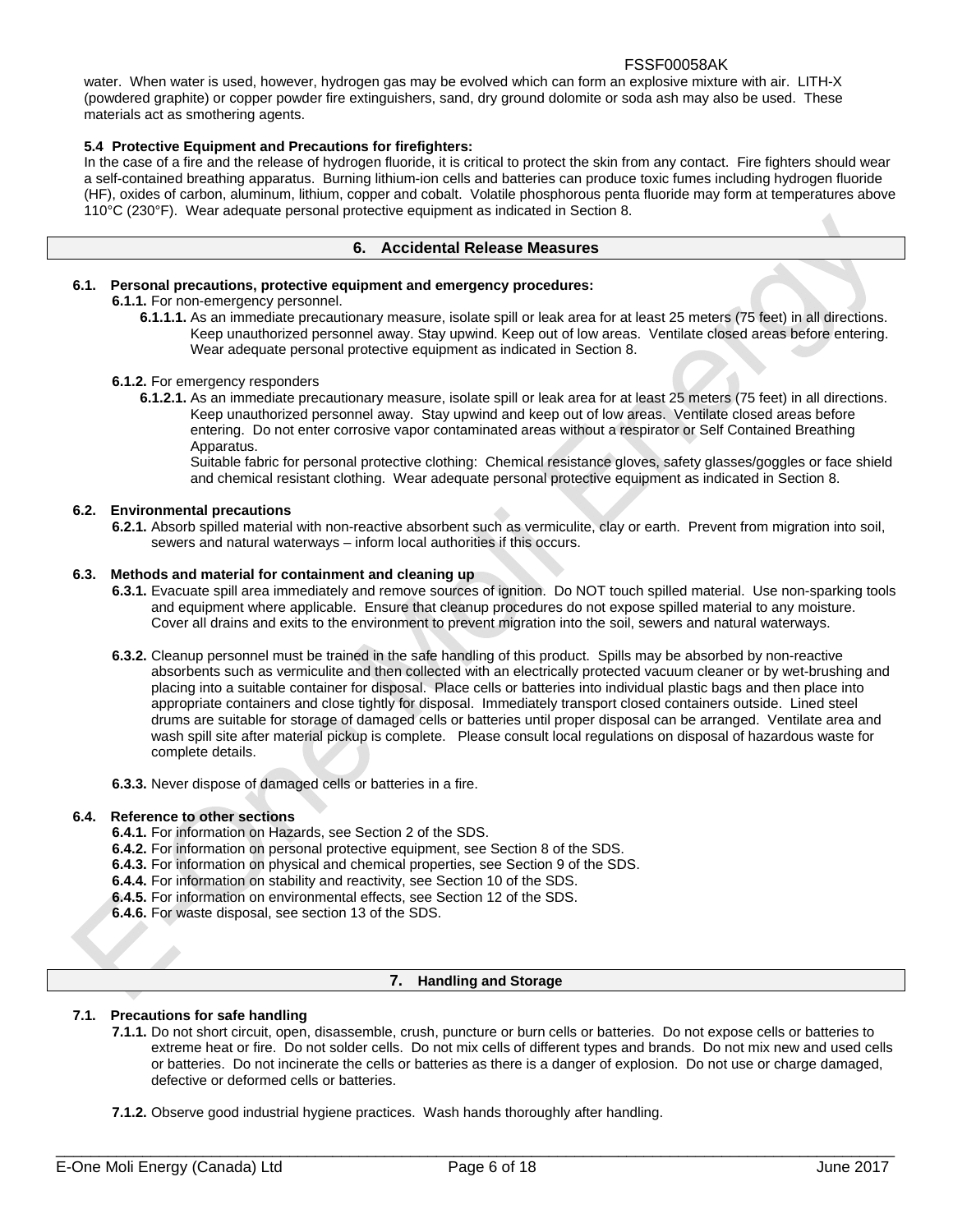#### **7.2. Conditions for safe storage, including any incompatibilities**

- **7.2.1. Conditions for safe storage:** Store in a cool, dry, well-ventilated area, out of direct sunlight and away from heat and ignition sources. To minimize any adverse effects on cell and/or battery performance, it is recommended that the cells and/or batteries be kept at room temperature (25°C +/- 5°C). Elevated temperatures can result in shortened cell and/or battery life. Keep out of reach of children. Store away from incompatible materials, see Section 10 of the SDS.
- **7.2.2. Incompatibilities:** Water, strong oxidizing agents, strong reducing agents, strong acids and strong alkalis.

### **7.3. Specific end use(s)**

**7.3.1.** Rechargeable Lithium-ion cell for single cell or Multi-cell lithium-ion battery packs. For use as a battery based power supply.

#### **7.4. Links to other Sections**

- **7.4.1.** For information on recommended uses, see Section 1 of this SDS.
- **7.4.2.** For information on accidental release measures, see Section 6 of this SDS.
- **7.4.3.** For information on personal protective equipment, see Section 8 of this SDS.
- **7.4.4.** For information on physical and chemical properties, see Section 9 of this SDS.
- **7.4.5.** For information on stability and reactivity, see Section 10 of this SDS.
- **7.4.6.** For information on toxicological information, see Section 11 of this SDS.
- **7.4.7.** For information on environmental effects, see Section 12 of this SDS.
- **7.4.8.** For information on transport hazard classes, see Section 14 of this SDS.

## **8. Exposure Controls, Personal Protection**

#### **8.1. Exposure Control Measures**

- **8.1.1. Exposure Limit Values:** Airborne exposures to hazardous substances are not expected when the cells or batteries are used for their intended purposes. Exposure standards are not applicable to the sealed articles.
- **8.1.2. Biological Monitoring:** Not applicable.
- **8.1.3. Control Banding:** Not applicable.
- **8.1.4. Recommended monitoring procedures**: Follow standard monitoring procedures.
- **8.1.5. Derived no-effect level (DNEL):** Not applicable.
- **8.1.6. Derived minimal effect level (DMEL):** Not applicable.
- **8.1.7. Predicted no-effect concentrations (PNECs):** Not applicable.

#### **8.2. Engineering Controls**

**8.2.1. Engineering Controls:** Special ventilation is not required when using these products in normal use scenarios. Ventilation is required if there is leakage from the cell or battery.

## **8.2.2. Individual Protection Measures**

- **8.2.2.1. Eye and Face protection:** Eye protection is not required when handling cells or batteries during normal use. Wear chemical resistant safety glasses/goggles or face shield if handling a leaking or ruptured cell or battery.
- **8.2.2.2. Skin (Hand) protection:** Hand protection is not required when handling the cell or battery during normal use. Chemical resistant gloves are recommended when dealing with a leaking or ruptured cell or battery.
- **8.2.2.3. Skin (clothing) protection:** Skin protection is not required when handling the cell or battery during normal use. Wear long sleeved clothing to avoid skin contact if handling a leaking or ruptured cell or battery. Soiled clothing should be washed with detergent prior to re-use.
- **8.2.2.4. Respiratory protection:** During routine operation, a respirator is not required. However, if dealing with an electrolyte leakage and irritating vapors are generated, an approved half face inorganic vapor and gas/acid/particulate respirator is required.
- **8.2.2.5. Thermal Protection:** Not applicable.
- **8.2.2.6. Other Protective Equipment:** Have a safety shower or eye wash station readily available
- **8.2.3. Hygiene Measures:** Do not eat, drink or smoke in work areas. Avoid storing food, drink or tobacco near the product. Practice and maintain good housekeeping.
- **8.2.4. Environmental exposure controls:** Avoid release to the environment.

.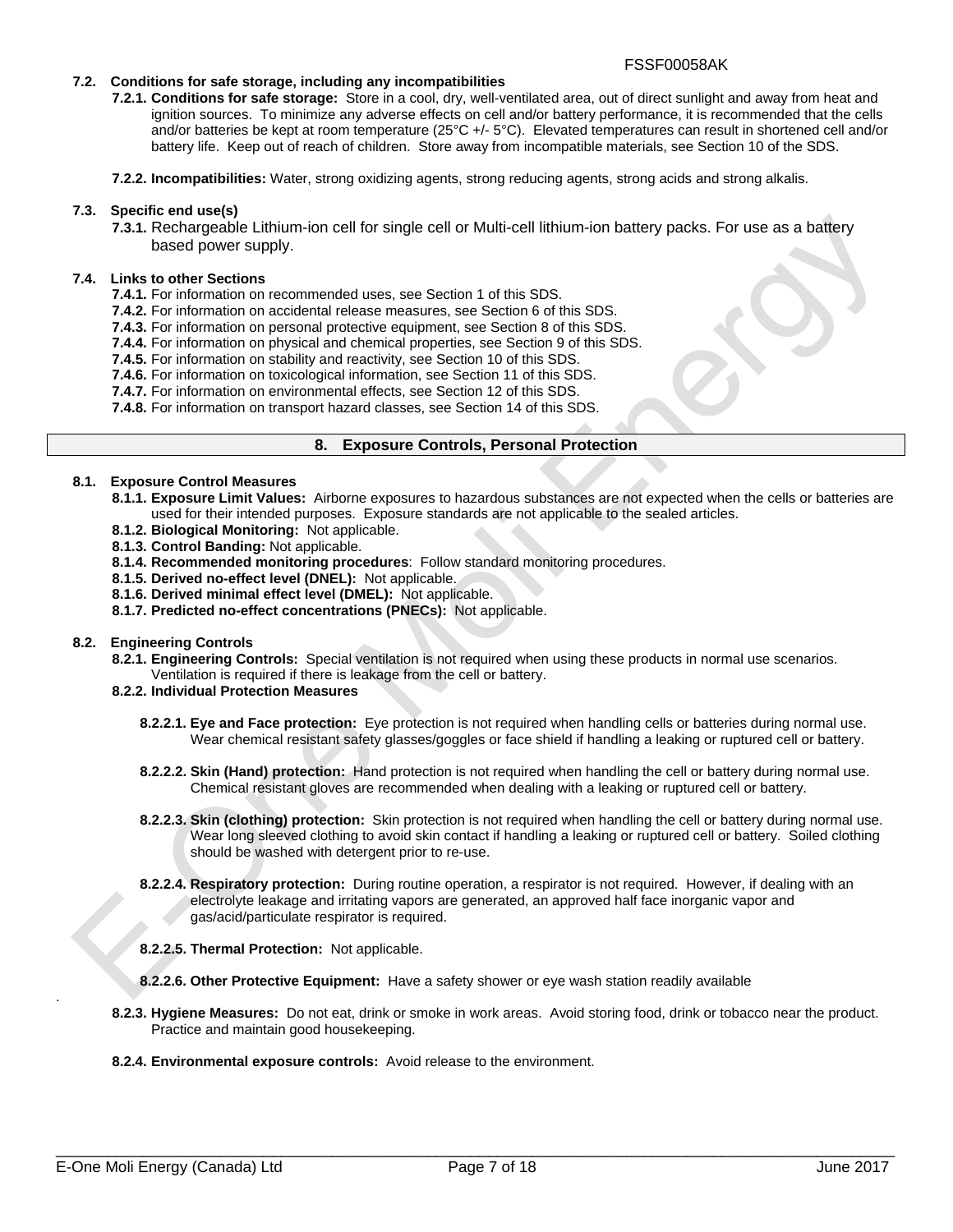|                                                                                      |                                                                            | <b>FSSF00058AK</b>                                                                         |                                                                                         |
|--------------------------------------------------------------------------------------|----------------------------------------------------------------------------|--------------------------------------------------------------------------------------------|-----------------------------------------------------------------------------------------|
| <b>Respiratory Protection</b>                                                        | <b>Hand Protection</b>                                                     | <b>Eye Protection</b>                                                                      | <b>Other</b>                                                                            |
|                                                                                      |                                                                            |                                                                                            |                                                                                         |
| In all fire situations, use self-<br>contained breathing apparatus.<br>$T - L L = A$ | In the event of leaking or<br>ruptured cells or batteries, wear<br>gloves. | Safety glasses are<br>recommended in case of<br>leaking or ruptured cells or<br>batteries. | In the event of leaking or<br>ruptured cells or batteries, wear<br>protective clothing. |

**Table 4** 

| <b>Physical and Chemical Properties</b><br>9.                                                      |                      |                                     |                 |  |  |
|----------------------------------------------------------------------------------------------------|----------------------|-------------------------------------|-----------------|--|--|
| <b>Physical State:</b><br>Vapor Pressure (mm Hg @ 20°C):<br>Solid, Sealed Unit*<br>Not Applicable* |                      |                                     |                 |  |  |
|                                                                                                    |                      |                                     |                 |  |  |
| Appearance:                                                                                        | Cell or Battery Pack | <b>Vapor Density:</b>               | Not Applicable* |  |  |
| pH:                                                                                                | Not Applicable*      | <b>Solubility in Water:</b>         | Insoluble       |  |  |
| <b>Relative Density:</b>                                                                           | Not Applicable*      | Water/Oil distribution coefficient: | Not Applicable* |  |  |
| <b>Boiling Point:</b>                                                                              | Not Applicable*      | <b>Odor Type:</b>                   | <b>Odorless</b> |  |  |
| <b>Melting Point:</b>                                                                              | Not Applicable*      | <b>Odor Threshold:</b>              | Not Applicable* |  |  |
| <b>Viscosity:</b>                                                                                  | Not Applicable*      | <b>Evaporation Rate:</b>            | Not Applicable* |  |  |
| <b>Oxidizing Properties:</b>                                                                       | Not Applicable*      | Auto Ignition Temperature (°C):     | Not Applicable* |  |  |
| Flash Point and Method (°C):                                                                       | Not Applicable*      | Flammability Limits (%):            | Not Applicable* |  |  |
| <b>Octanol/Water Partition Coefficient:</b><br>—  —                                                | Not Applicable*      | <b>Decomposition Temperature:</b>   | $90^{\circ}$ C  |  |  |

#### Table 5

## **10. Stability and Reactivity**

#### **10.1. Stability and Reactivity**

- **10.1.1. Reactivity:** The cells or batteries do not pose any further reactivity hazards other than those listed in the following sub-sections.
- **10.1.2. Chemical Stability:** The cells or batteries are stable under normal ambient and anticipated conditions of use, storage and transport.
- **10.1.3. Possibility of hazardous reactions:** Keep away from water, strong oxidizing agents, strong reducing agents, strong acids and strong alkalis. Reaction of the leaking electrolyte materials with water may produce flammable and explosive hydrogen gas as well as corrosive hydrogen fluoride gas. Hazardous polymerization does not occur.
- **10.1.4. Conditions to avoid:** Avoid exposing the cells or batteries to fire or temperatures above 80°C. Do not disassemble, crush, short circuit, puncture, immerse in liquid, burn, expose to flame or install with incorrect polarity. Avoid mechanical, physical or electrical abuse.

**10.1.5. Incompatible materials**: Do not immerse in water or other high conductivity liquids.

**10.1.6. Hazardous decomposition products:** May decompose to produce hydrogen fluoride, phosphorus oxides, sulfur oxides, sulfuric acid, lithium hydroxide, carbon monoxide and carbon dioxide.

## **10.2.** Links to other Sections

- **10.2.1.** For information on Hazards, see Section 2 of this SDS.
- **10.2.2.** For information on fighting fires, see Section 5 of this SDS.
- **10.2.3.** For information on accidental release, see Section 6 of this SDS.
- **10.2.4.** For information on handling and storage, see Section 7 of this SDS.
- **10.2.5.** For information on disposal, see Section 13 of this SDS.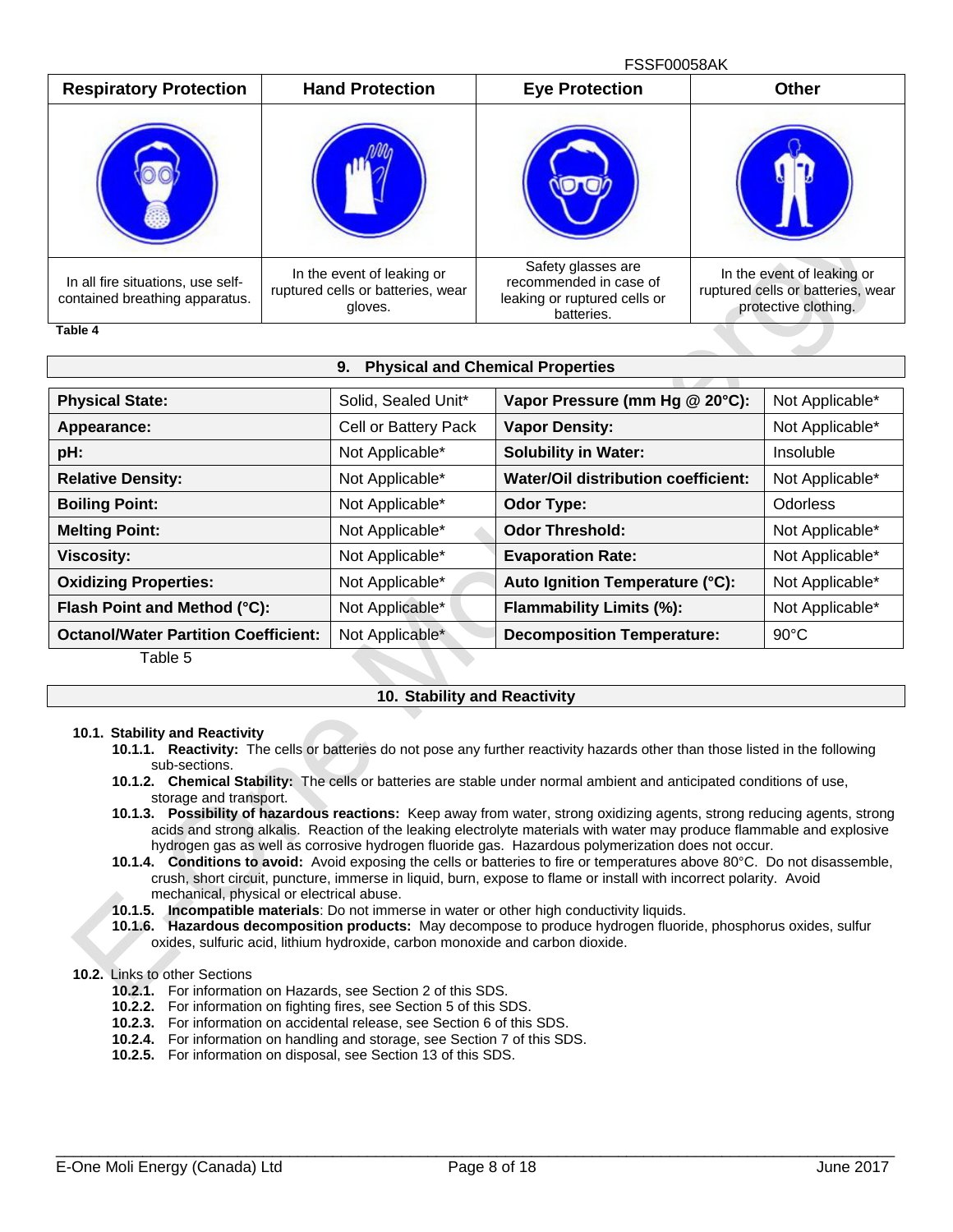#### **11.1. Information on toxicological effects:**

The hazardous components of the cell or battery are contained within a sealed unit. Under recommended use conditions, the electrode materials and liquid electrolyte are non-reactive provided that the cell or battery integrity remains and the seals remain intact. The potential for exposure should not exist unless the battery leaks, is exposed to high temperature or is mechanically, electrically or physically abused/damaged. **The following toxicology data is in respect to if a person comes into contact with the electrolyte.**

#### **11.2. Acute Toxicity:**

- **11.2.1. Swallowed:** The electrolyte contained within the cell or battery is a corrosive liquid. Ingestion of this electrolyte would be harmful. Swallowing may result in nausea, vomiting, diarrhea, abdominal pain and chemical burns to the gastrointestinal tract. During normal usage ingestion should not be a means of exposure.
- **11.2.2. Eye:** The electrolyte contained within the cell or battery is a corrosive liquid and it is expected that it would cause irreversible damage to the eyes. Contact may cause corneal burns. Effects may be slow to heal after eye contact. Correct handling procedures incorporating appropriate eye protection should minimize the risk of eye irritation.
- **11.2.3. Skin:** The electrolyte contained within the cell or battery is a corrosive liquid and it is expected that it would cause skin burns or severe irritation to the skin if not washed off immediately. Correct handling procedures should minimize the risk of skin irritation. People with pre-existing skin conditions, such as dermatitis, should take extreme care so as not to exacerbate the condition.
- **11.2.4. Inhaled:** Inhalation of vapors from a leaking cell or battery is expected to cause severe irritation of the mouth and upper respiratory tract with a burning sensation, pain, burns and inflammation in the nose and throat; there may also be coughing or difficulty breathing.
- **11.3. Skin Corrosion/Irritation:** The electrolyte contained within the cell or battery is classified as a corrosive liquid and is expected to exhibit Dermal Corrosivity/Irritation.
- **11.4. Serious Eye Damage/Irritation:** The electrolyte contained within the cell or battery is classified as a corrosive liquid and is expected to exhibit serious Damage/Corrosivity.
- **11.5. Respiratory or Skin Sensitization:** The electrolyte contained within the cell or battery is not expected to be a skin sensitizer according to OECD test 406, based on the available data and the known hazards of the components. The electrolyte contained within the battery is not expected to be a respiratory tract sensitizer, based on the available data and the known hazards of the components.
- **11.6. Germ Cell Mutagenicity:** The electrolyte contained within the cell or battery is not expected to be mutagenic according to test such as OECD tests 471, 475, 476, 478 and 479, based on the available data and the known hazards of the components.
- **11.7. Carcinogenicity:** The electrolyte contained within the cell or battery is not expected to be a carcinogen. The cathode contains Cobalt and Nickel components. These components are classified as IARC 2B – possibly carcinogenic to humans, however they do not pose a threat when contained in the cell or battery sealed unit.
- **11.8. Reproductive Toxicity:** The electrolyte contained within the cell or battery is not expected to be a reproductive hazard according to test such as OECD tests 414 and 421, based on the available data and the known hazards of the components.
- **11.9. Specific Target Organ Toxicity (STOT) – Single Exposure:** The electrolyte contained within the cell or battery is corrosive and is expect to cause respiratory irritation by inhalation. Inhalation of vapors may lead to severe irritation of the mouth and upper respiratory tract with a burning sensation, pain, burns and inflammation in the nose and throat; there may also be coughing or difficulty breathing.
- **11.10.Specific Target Organ Toxicity (STOT) – Repeated Exposure:** The cells or batteries are not expected to cause organ damage from prolonged or repeated exposure according to tests such as OECD tests 410 and 412, based on the available data and the known hazards of the components.
- **11.11.Aspiration Hazard:** The cells or batteries are not classified as an aspiration hazard, based on the available data and the known hazards of the components. However, due to the corrosive nature of the product if swallowed, do NOT induce vomiting. If vomiting has occurred after ingestion the person should be observed to ensure that aspiration into the lungs has not occurred and assessed for chemical burns to the gastrointestinal and respiratory tracts.
- **11.12. Other Information:** No additional data is available.

#### **11.13.Links to other sections.**

- **11.13.1.** For information on hazards, see Section 2 of this SDS.
- **11.13.2.** For information on first aid, see Section 4 of this SDS.
- **11.13.3.** For information on accidental release, see Section 6 of this SDS.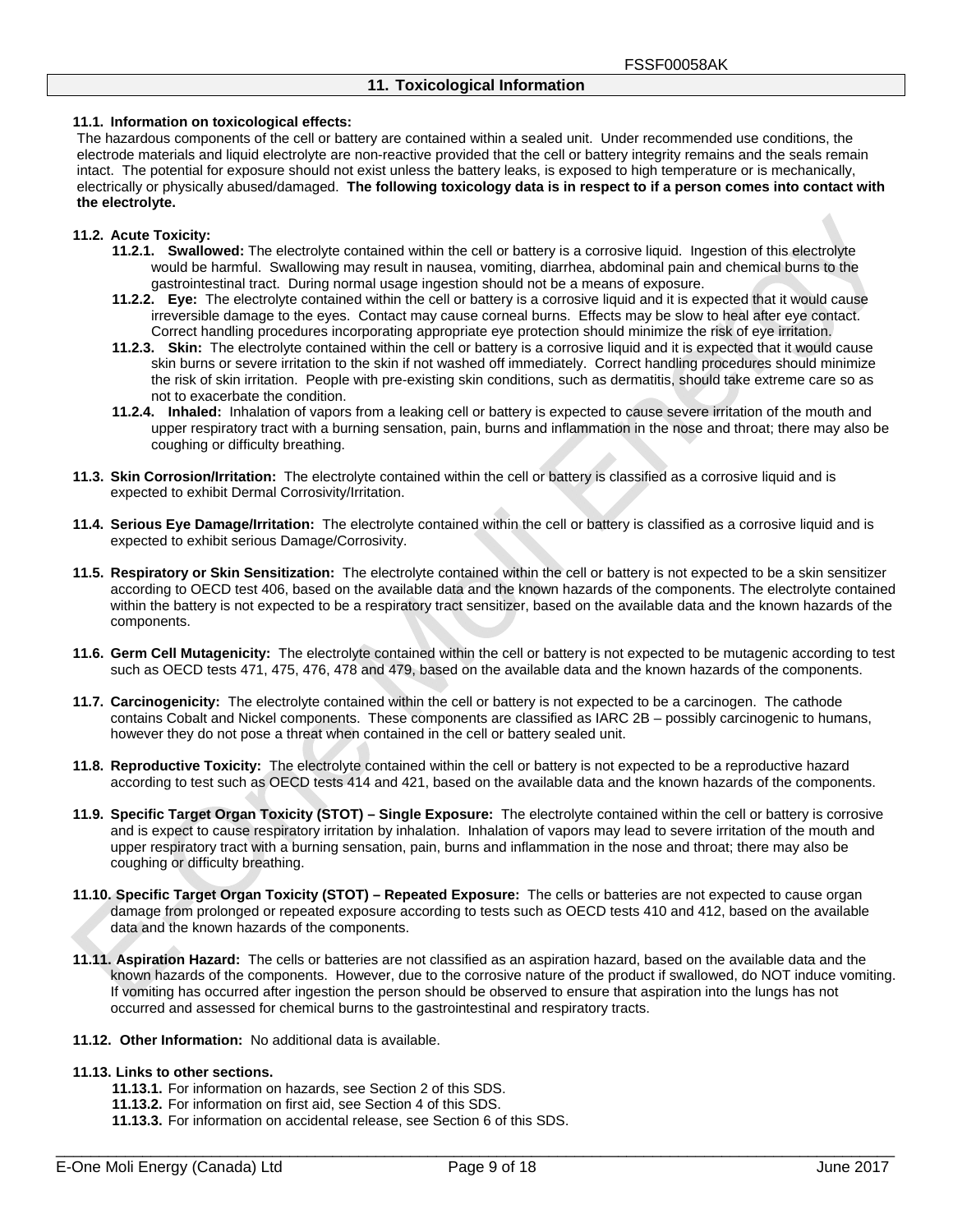- **11.13.4.** For information on handling and storage, see Section 7 of this SDS.
- **11.13.5.** For information on exposure controls and personal protection, see Section 8 of this SDS.
- **11.13.6.** For information on the physical and chemical properties, see Section 9 of this SDS.
	- **11.13.7.** For information on disposal, see Section 13 of this SDS.
- **11.13.8.** For information on transport hazard classes, see Section 14 of this SDS.
- **11.13.9.** For information on regulatory, see Section 15 of this SDS.

#### **12. Ecological Information**

- **12.1. Ecotoxicity:** The sealed cell or battery does not pose an Ecotoxicity hazard. Cells or batteries under normal use conditions pose no Ecotoxicity hazard. In the case of a broken or damaged cell or battery and leakage of the electrolyte, it will react with water and potentially cause damage to flora and fauna if not disposed of properly. See Section 13 of this SDS for proper disposal considerations.
- **12.2. Persistence and degradability:** There is currently no data available.
- **12.3. Bio accumulative potential:** There is currently no data available.
	- **12.3.1. Partition coefficient n-octanol/water (log Kow):** Not applicable.
	- **12.3.2. Bio concentration factor (BCF):** Not available.
- **12.4. Mobility in soil:** There is currently no data available.
- **12.5. Results of PBT and vPvB assessment:** Not a PBT or vPvB substance or mixture.
- **12.6. Other adverse effects:** Solid cells and batteries released into the natural environment will slowly degrade and may release harmful or toxic substances. Cells and batteries are not intended to be released into water or on land but should be disposed or recycled according to local regulations. See section 13 of this SDS for Disposal Considerations.

#### **12.7. Links to other Sections.**

- **12.7.1.** For information on accidental release, see Section 6 of this SDS.
- **12.7.2.** For information on disposal, see Section 13 of this SDS.
- **12.7.3.** For information on transport hazard classes, see Section 14 of this SDS.

#### **13. Disposal Considerations**

**13.1. Waste treatment methods:** Cell and battery recycling is encouraged. Cells and batteries should not be released into the environment, do **NOT** dump into any sewers, on the ground or into any body of water. Do not dispose of in fire. Used cells and batteries should be stored in their original packaging, a plastic bag or with their terminals/contacts taped to minimize the potential for short-circuiting to occur. Cells and batteries should be fully discharged before being sent for recycling. Do not store used cells or batteries near heat sources, chemicals or food. Do not store or transport used lithium-ion cells or batteries with lead acid batteries as they have different regulatory requirements. Do not break open or damage lithium-ion cells or batteries prior to disposal. Care should be taken at all times to ensure that used cells or batteries are not damaged during storage or transport. Store material for disposal as indicated in Section 7 Handling and Storage.

#### **13.2. Classification of the waste to comply with Waste Regulations.**

- **13.2.1. Canada:** Spent cells and batteries are not considered hazardous waste. Cells and batteries involved in a fire may be considered to be hazardous waste. Dispose of in accordance with local, provincial and federal laws and regulations. Consult the Canadian Environmental Protection Act for additional details. BC, MN, ON and QC have regulated the collection of waste batteries, contact your provincial and local government for more details.
- **13.2.2. USA:** Spent cells and batteries are not considered hazardous waste. Cells and batteries involved in a fire may be considered to be hazardous waste. Dispose of in accordance with local, state and federal laws and regulations. Consult universal/hazardous waste regulations for further information regarding disposal of spent batteries. If a cell or battery is leaking/broken open, consult hazardous waste regulations under US EPA Resource Conservation and Recovery Act (RCRA), waste code: D003 (reactivity).

AR, CT, IN, KY, LA, MS, NC, ND, NH, NM, ME, MI, NC, ND, SC, SD, TX, UT, VA, and WY have state battery recycling requirements in effect. CA, FL, IA, MD, MN, NJ, NY and VT require battery producers to offer or fund battery recycling. Consult state and local regulations for further disposal requirements.

- **13.2.3. Australia and New Zealand:** Spent cells and batteries must be taken for recycling or disposal at an appropriate collection depot by suitably licensed contractors in accordance with government regulations.
- **13.2.4. EU:** Waste must be disposed of in accordance with relevant EC Directives and national, regional and local environmental control regulations. For disposal within the EC, the appropriate code according to the European Waste Catalogue (EWC) should be used. See Directive 2006/66/EC of the European Parliament and of the Council of 6 September 2006 on batteries and accumulators and waste batteries and accumulators.
	- **13.2.4.1. EU Waste Code:** 16 06 05 other batteries and accumulators.
- **13.2.5. Taiwan:** Cells and batteries are not considered hazardous waste. Cells and batteries should be recycled at an appropriate collection site in accordance with government regulations.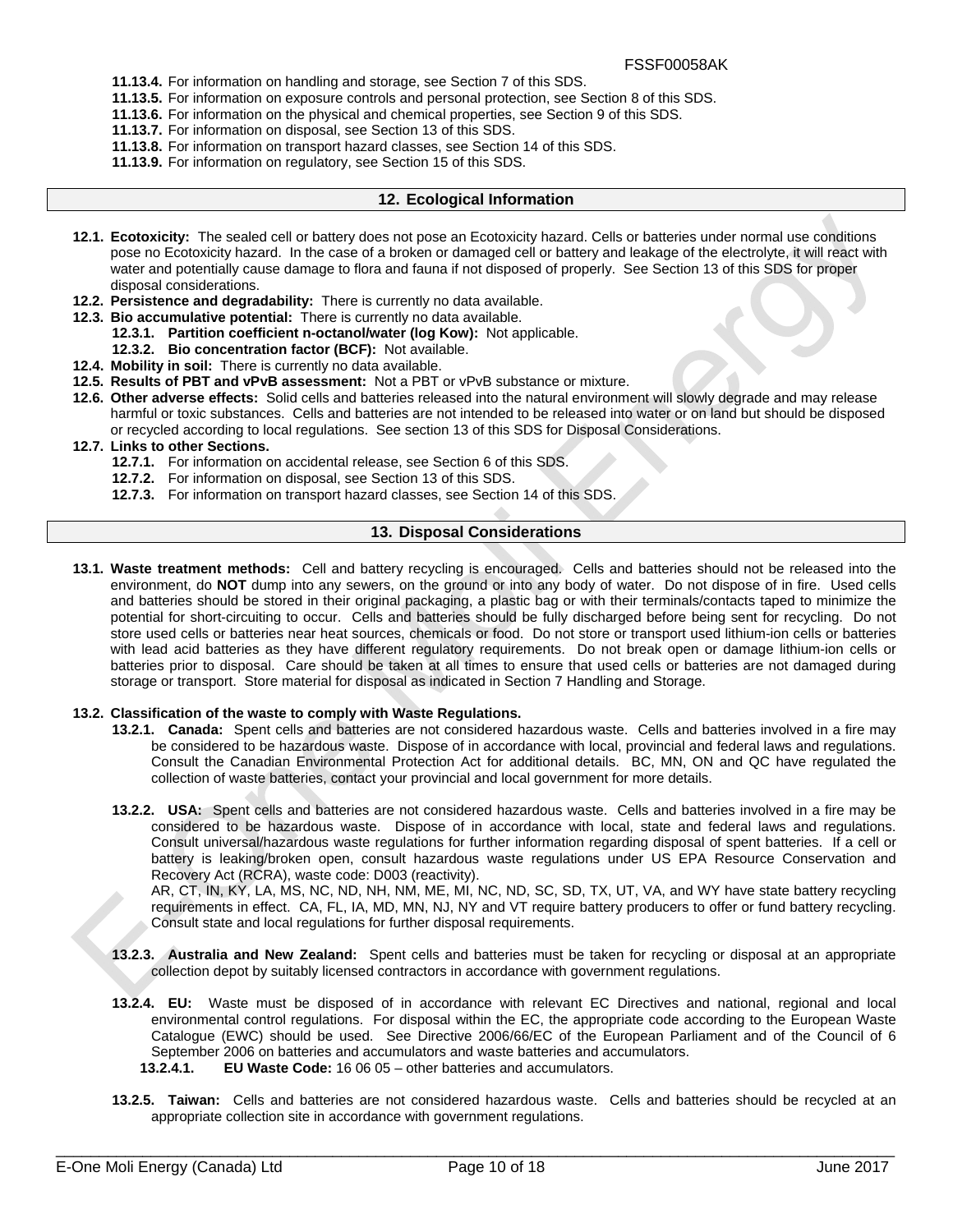- **13.2.6. Japan:** Recycling of spent lithium-ion cells and batteries is regulated by the Wastes Disposal and Public Cleaning Law and the Law for Promotion of Effective Utilization of Resources, cells and batteries should be recycled at a JBRC (Japan Battery Recycling Center) approved facility.
- **13.2.7. Brazil:** Lithium-ion cells and batteries should be recycled according to the National Solid Waste Policy (PNRS) of CONAMA in compliance with the directives and regulations of the National System for Environment (SISNAMA).
- **13.2.8. Malaysia:** Lithium-ion cells and batteries are considered scheduled wastes and must be sent to a proper collection, treatment, recycling and disposal center.

#### **13.2.8.1. Scheduled Waste Code: SW103**

- **13.3. Classification of the waste to comply with Transport Regulations:** Spent lithium-ion cells and batteries are not considered hazardous waste. Lithium-ion cells and batteries involved in a fire may be considered to be hazardous waste and should be classified as such. Damaged lithium-ion cells and batteries are explicitly prohibited from transport by air.
- **13.4. Classification of Packaging materials:** Unsoiled excess packaging should be disposed of according to any applicable recycling regulations and is not considered hazardous waste. Soiled packaging or packaging exposed to the interior of a lithium-ion cell or battery pack should be considered hazardous waste and disposed of according to local hazardous waste rules and regulations.

#### **14. Transport Information**

Lithium-ion cells and batteries are regulated for land, sea and air transportation. It is recommended that Lithium-ion cells and batteries should not be fitted to equipment during transportation. **Note:** Cells and Batteries must always be protected against short-circuiting during transport. Special precautions should be undertaken when damaged or defective cells and batteries are transported. You must contact the manufacturer before transporting damaged or defective cells and batteries. It is prohibited to carry defective or damaged cells and batteries by air.

E-One Moli Energy cells and batteries are designed to comply with all applicable shipping regulations as prescribed by industry and legal standards which include compliance with the UN Recommendations on the Transport of Dangerous Goods, IATA Dangerous Goods Regulations, U.S. DOT regulations for the safe transport of lithium-ion batteries, the International Maritime Dangerous Goods Code and the Canadian Transport of Dangerous Goods regulations.

| 14.1. UN Number:                               |                          | <b>UN3480 or UN3481</b>                                                                        |
|------------------------------------------------|--------------------------|------------------------------------------------------------------------------------------------|
| 14.2. UN Proper Shipping Name:                 |                          | <b>UN3480</b> - Lithium Ion Batteries.                                                         |
|                                                |                          | <b>UN3481</b> - Lithium Ion Batteries Contained in Equipment                                   |
|                                                |                          | <b>UN3481</b> - Lithium Ion Batteries Packed with Equipment                                    |
| 14.3. Transport Hazard Class(es):              |                          |                                                                                                |
|                                                | Class:                   | 9                                                                                              |
|                                                | Subsidiary Risk:         |                                                                                                |
|                                                | Label(s):                | Class 9 Lithium Label, Lithium Handling Label, Cargo Aircraft Only<br><b>ARGO AIRCRAF</b>      |
|                                                | Hazard No. (ADR):        | 9                                                                                              |
|                                                | Tunnel Restriction code: | E                                                                                              |
|                                                |                          |                                                                                                |
| 14.4. Packing Group:                           |                          | See Regulations.                                                                               |
|                                                |                          |                                                                                                |
| 14.5. Environmental hazards:                   |                          |                                                                                                |
|                                                | <b>Marine Pollutant:</b> | No.                                                                                            |
| 14.6. Special Precautions for user:            |                          | Read safety instructions, SDS and emergency procedures before handling.                        |
| 14.6.1. Hazchem Code:                          |                          | 4W                                                                                             |
| 14.6.2. TDG/DOT ERG Code:                      |                          | 147                                                                                            |
| 14.6.3. ICAO/IATA ERG Code:                    |                          | 9F                                                                                             |
|                                                |                          |                                                                                                |
|                                                |                          | 14.7. Transport in bulk according to Annex II of MARPOL 73/78 and the IBC Code: Not Applicable |
|                                                |                          |                                                                                                |
| 14.8. Modal Information<br>14.8.1. Land (ADR): |                          | UN3480 - P903, P908, P909, LP903 or LP904                                                      |
|                                                |                          | (Special Provision 188, 230, 310, 348, 376, 377 and 636 may apply.)                            |
|                                                |                          |                                                                                                |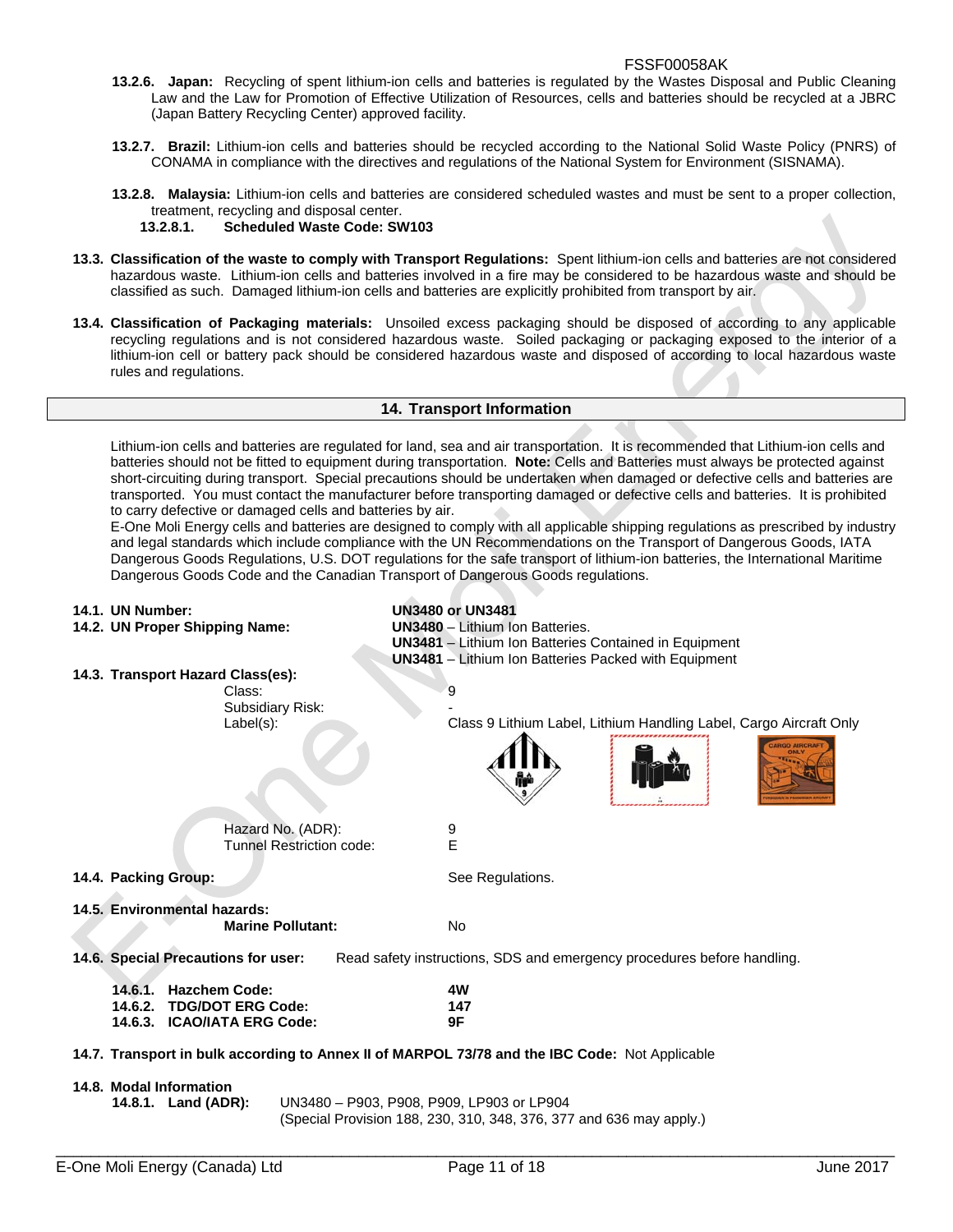|                     | UN3481 - P903, P908, P909, LP903 or LP904                                                         |
|---------------------|---------------------------------------------------------------------------------------------------|
|                     | (Special Provision 188, 230, 348, 360, 376, 377 and 636 may apply.)                               |
| 14.8.2. Land (RID): | UN3480 - P903, P908, P909, LP903 or LP904                                                         |
|                     | (Special Provision 188, 230, 310, 348, 376, 377 and 636 may apply.)                               |
|                     | UN3481 - P903, P908, P909, LP903 or LP904                                                         |
|                     | (Special Provision 188, 230, 348, 360, 376, 377 and 636 may apply.)                               |
| 14.8.3. Land (ADN): | UN3480 - P903, P908, P909, LP903 or LP904                                                         |
|                     | (Special Provision 188, 230, 310, 348, 376, 377 and 636 may apply.)                               |
|                     | UN3481 - P903, P908, P909, LP903 or LP904                                                         |
|                     | (Special Provision 188, 230, 348, 360, 376, 377 and 636 may apply.)                               |
| 14.8.4. Sea (IMDG): | UN3480 and UN3481 - P903, P908 or P910                                                            |
|                     | (Special provision 188, 230, 310, 348 and 957 may apply.)                                         |
|                     | EmS: F-A, S-I; Stowage Category A                                                                 |
|                     | IMDG Code: 9033                                                                                   |
| 14.8.5. Air (IATA): | UN3480 - PI965, PI966 or PI967                                                                    |
|                     | (Special Provision A88, A99, A154, A164, A183 and A206 may apply).                                |
|                     | ERG Code: 9F                                                                                      |
|                     | Lithium ion cell or batteries - Lithium ion batteries in compliance with Packing Instruction 965. |
|                     | Lithium ion cell or batteries packed with equipment - Lithium ion batteries in compliance with    |
|                     | Packing Instruction 966.                                                                          |
|                     | Lithium ion cell or batteries contained in equipment - Lithium ion batteries in compliance with   |
|                     | Packing Instruction 967.                                                                          |
|                     |                                                                                                   |

Molicel products listed under this SDS will conform to various sections of the packing instructions based on the contents, packaging and mode of the shipment. Please see the shipping documents for complete details for individual shipments. This document is not intended to replace or authorize shipments of lithium-ion cells; it is intended as a guide for use by trained individuals.

#### **15. Regulatory Information**

#### **15.1. Safety, health and environmental regulations/legislation specific for the substance or mixture:**

#### **15.1.1. International Information**

- **15.1.1.1. Montreal Protocol:** Not applicable
- **15.1.1.2. Stockholm Convention:** Not applicable
- **15.1.1.3. Rotterdam Convention:** Not applicable
- **15.1.1.4. Basel Convention:** Not applicable
- **15.1.1.5. Marpol Convention:** Not applicable
- **15.1.1.6. UN Transportation of Dangerous Goods:** All cells and batteries have passed the applicable testing.

#### **15.1.2. Canadian Federal, Provincial and Territorial Regulations:**

These products have been classified in accordance with the hazard criteria of the Controlled Products Regulations and the SDS contains all the information required by the Controlled Products Regulations.

**WHMIS Classification:** Not Controlled, manufactured article.

**New Substance Notification Regulations:** Lithium hexafluorophosphate and Ethyl Methyl Carbonate are listed on the Non-Domestic Substance List (NDSL). All other ingredients in the product are listed, as required, on Canada's Domestic Substances List (DSL).

**National Pollutant Release Inventory (NPRI) and Ontario Regulation 127/01 Substances:**

 Copper, CAS#7440-50-8, 9-18% w/w Manganese, CAS#7439-96-5, 20-50% w/w Nickel, CAS#7440-02-0, 20-50% w/w

**British Columbia, Manitoba, Ontario and Quebec require all manufacturers of consumer batteries to participate in a stewardship plan to provide free collection and recycling of consumer batteries that they produce. Recycling is encouraged in all Provinces and Territories.** 

#### **15.1.3. United States Federal and State Regulations:**

**TSCA Status:** All ingredients in these products are listed on the TSCA inventory.

**OSHA:** These products do not meet criteria as per Part 1910.1200, manufactured article.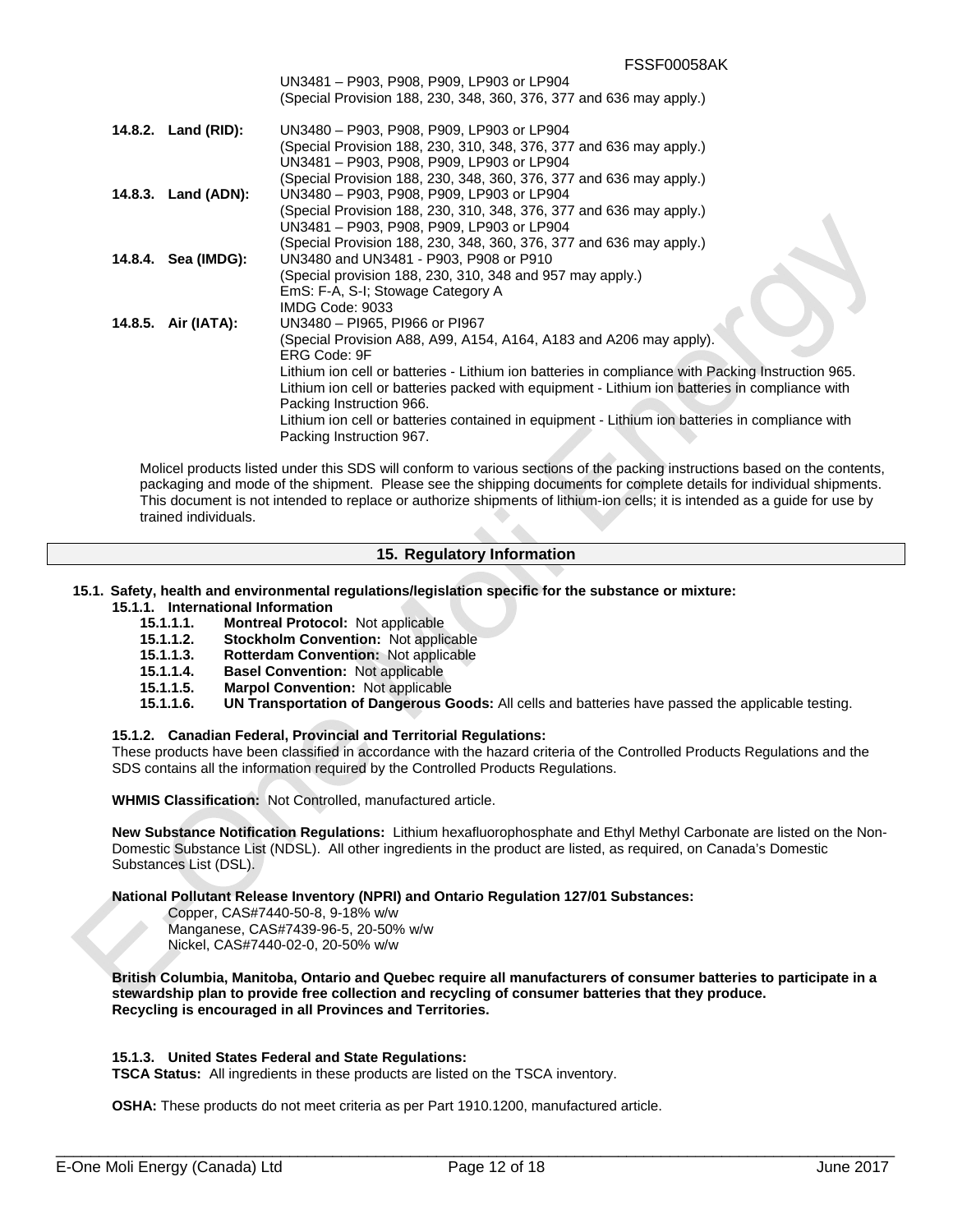## **Sec. 302/304: None**.

## **Sec. 311/312: None**.

**Sec. 313:** Supplier Notification : This Product Contains a toxic chemical or chemicals subject to the reporting requirements of section 313 of (Title) III of the Superfund Amendments and Reauthorization Act of 1986 and 40 CFR Part 372. Supplier notification requirement does not apply to batteries that are considered consumer products.

| <b>Chemical</b>             | <b>CAS</b> | % by weight |
|-----------------------------|------------|-------------|
| Aluminium                   | 7429-90-5  | 17-27       |
| Copper                      | 7440-50-8  | $9 - 18$    |
| Graphite                    | 7782-42-5  | $13 - 18$   |
| <b>Lithium Cobaltite</b>    | 12190-79-3 | 20-50       |
| Lithium-Hexafluorophosphate | 21324-40-3 | $1-5$       |

#### **CERCLA RQ: None**.

**US EPA Waste Code**: D003 (reactivity) – damaged and leaking cell or battery only.

**State of California:** Rechargeable Battery Recycling Act – Division 30, Part 3, Chapter 8.4 of the Public Resource Code. Consumers must recycle all single use batteries or take them to a household hazardous waste disposal facility, a universal waste hander or an authorized recycling facility.

**State of Minnesota:** Rechargeable Battery and Products Law – Rechargeable batteries and products with non-removable batteries cannot be disposed as mixed municipal waste.

**State of New York:** Rechargeable Battery Law – It is illegal to dispose of rechargeable batteries in the state of New York as solid waste.

#### **15.1.4. Australia and New Zealand**

**SUSMP:** Not applicable

**AICS:** All ingredients are on the AICS list.

**HSNO Approval number:** Not applicable

**HSNO Group Title:** Not applicable

**NOHSC: 10008 Risk Phrases:** R34 - Causes Burns.

## **NOHSC: 1008 Safety Phrases:**

S1 – Keep locked up.

S2 – Keep out of reach of children.

S23 – Do not breathe vapor.

S24/25 – Avoid contact with skin and eyes.

S26 – In case of contact with eyes, rinse immediately with plenty of water and seek medical advice.

S27/28 – After contact with skin, take off immediately all contaminated clothing and wash immediately with plenty of water.

S36/37/39 – Wear suitable protective clothing, gloves and eye/face protection.

S56 – Dispose of this material and its container at hazardous waste or special waste collection point.

- S62 If swallowed, DO NOT induce vomiting: seek medical advice immediately and show this container or label.
- S64 If swallowed, rinse mouth with water (Only if the person is conscious).

**AS/NZS 5139:** Not Applicable

#### **15.1.5. EC Classification for the Substance/Preparation:**

These products are not classified as hazardous according to Regulation (EC) No. 1272/2008. Keep out of the reach of children.

#### **15.1.5.1. EU Regulations:**

Regulation (EC) No. 1005/2009 on substances that deplete the ozone layer, Annex I: Not listed.

Regulation (EC) No. 1005/2009 on substances that deplete the ozone layer, Annex II: Not listed.

Regulation (EC) No. 850/2004 on persistent organic pollutants, Annex I as amended: Not listed.

Regulation (EC) No. 689/2008 concerning the export and import of dangerous chemicals, Annex I, part 1 as amended: Not listed.

Regulation (EC) No. 689/2008 concerning the export and import of dangerous chemicals, Annex I, part 2 as amended: Not listed.

Regulation (EC) No. 689/2008 concerning the export and import of dangerous chemicals, Annex I, part 3 as amended: Not listed.

Regulation (EC) No. 689/2008 concerning the export and import of dangerous chemicals, Annex V as amended: Not listed. Regulation (EC) No. 166/2006, REACH Article 59(10) Candidate List as currently published by ECHA: Not listed.

#### **15.1.5.2. EU Authorizations:**

Regulation (EC) No. 1907/2006, REACH Annex XIV Substances subject to authorization, as amended: Not listed.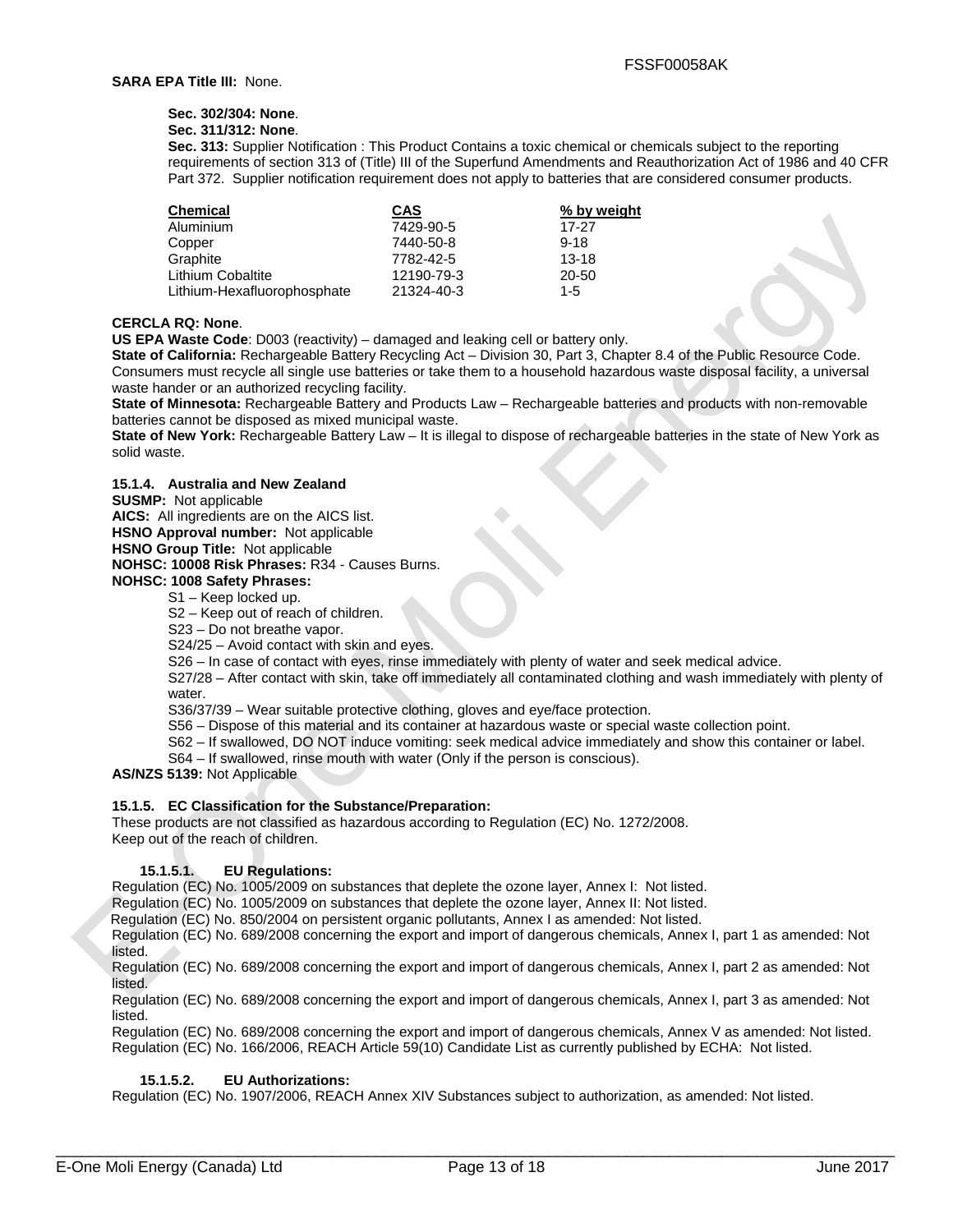#### **15.1.5.3. EU Restrictions on use:**

Regulation (EC) No. 1907/2006, REACH Annex XVII Substances subject to restriction on marketing and use as amended: Aluminium (CAS 7429-90-5)

Directive 2004/37/EC: on the safety and health of pregnant workers and workers who have recently given birth or are breastfeeding: Not listed.

## **15.1.5.4. Other EU Regulations**

Directive 96/82/EC (Seveso II) on the control of major accident hazards involving dangerous substances: Not listed. Directive 94/33/EC on the protection of young people at work: Not listed.

This Safety Data Sheet complies with the requirements of Regulation (EC) No. 1907/2006 and amended on 28 May 2015 by (EU) 2015/830.

#### **15.1.6. Japanese Regulations**

Japanese Industrial Standards (JIS) JIS Z 7253:2012 Waste disposal and public cleaning law Law for Promotion of Effective Utilization of Resources

#### **15.1.7. Taiwanese Regulations**

Regulation of Labelling and Hazard Communication of Dangerous and Harmful Materials: Labeling requirements and other relevant provision of chemicals, this product is not classified as dangerous goods.

Toxic Chemicals Substance Control Law: Not Listed.

CNS 1030016 Safety of primary and secondary lithium cells and batteries during transport.

#### **15.1.8. Chinese Regulations**

General Rule for Classification and Hazard Communication of Chemicals (GB 13690-2009): Specifies the classification, labeling and hazard communication of chemicals in compliance with the GHS standard for chemical production sites and labeling of consumer goods.

General Rule for Preparation of Precautionary Labels for Chemicals (GB 15258-2009): Specifies the relevant application methods of precautionary labels for chemicals.

Safety Data Sheet for Chemical Products Content and Order of Sections (GB/T 16483-2008)

#### **15.1.9. Brazil Regulations**

National Solid Waste Policy (PNRS) of CONAMA in compliance with the directives and regulations of the National System for the Environment (SISNAMA).

#### **15.1.10. Malaysian Regulations**

Guidelines for the Classification of used Electrical and Electronic Equipment in Malaysia, 2<sup>nd</sup> Edition. 2010 Environmental Quality Regulation, 2005.

Scheduled Waste code SW103: Waste of batteries containing cadmium and nickel or mercury or lithium.

## **15.1.11. Other Regulations**

None Listed.

#### **15.2. Chemical Safety Assessment:** Not applicable.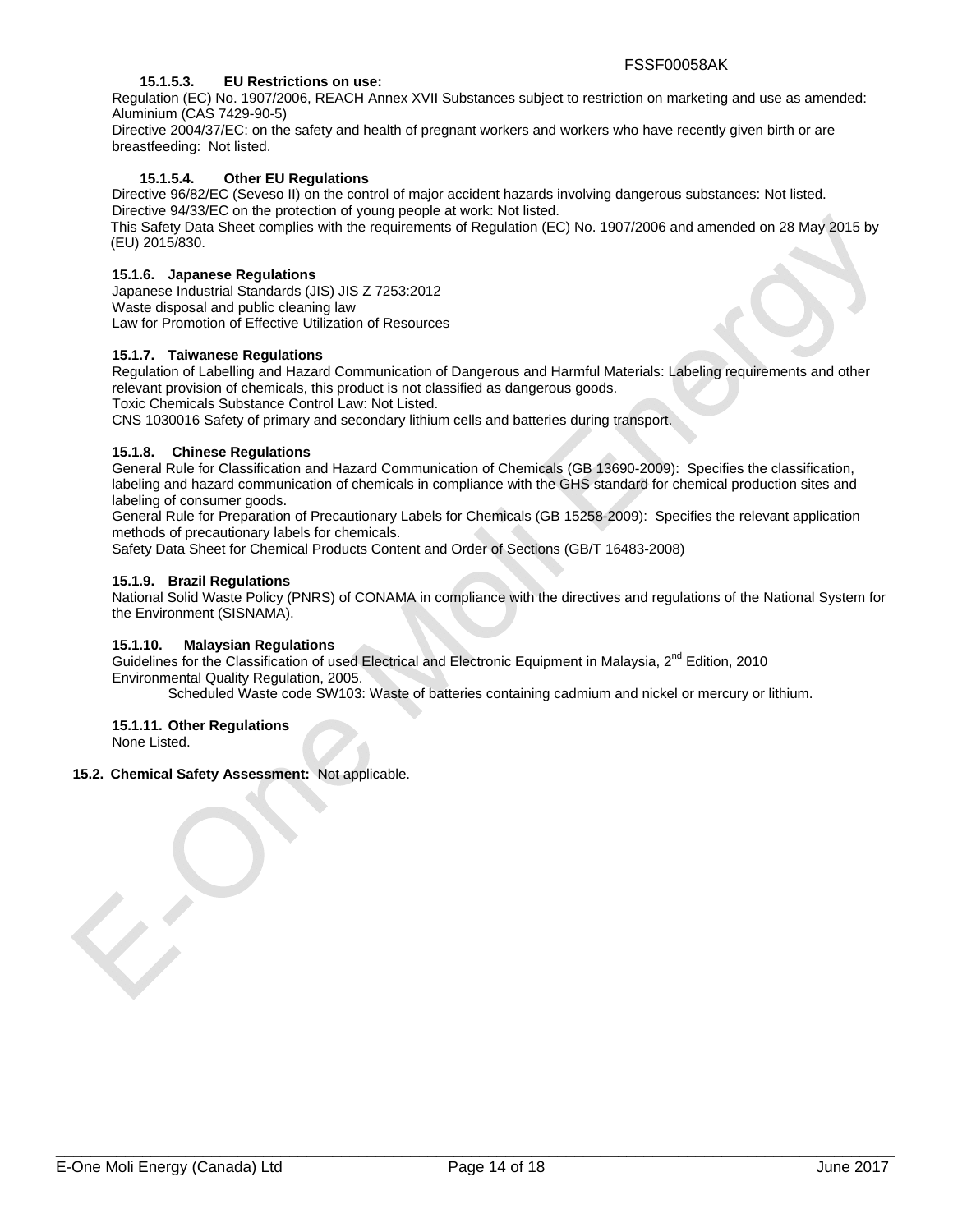## **16. Other Information**

## **Preparation Date: June, 2017**

## **Prepared by: E-One Moli Energy (Canada) Limited. 20,000 Stewart Crescent, Maple Ridge, British Columbia, Canada V2X 9E7.**

| <b>Revisions:</b>                                                                                                                     |
|---------------------------------------------------------------------------------------------------------------------------------------|
| AA: (October 2014) First Release                                                                                                      |
| AB: (January 2015)                                                                                                                    |
| Document wide: Minor corrections to formatting and tab spacing.                                                                       |
| Section 1.3, added factory address.                                                                                                   |
| Section 1.4, indicated collect number to call.                                                                                        |
| Section 2.0, Table 1 - added IATA, Taiwan, Japan and China entries.                                                                   |
| Section 3.1, added Taiwan, Japan and China entries.                                                                                   |
| Section 13.2, added Taiwan and Japan disposal information subsections.                                                                |
| Section 13.4, added classification of packaging materials.                                                                            |
| Section 15, added Japanese, Taiwanese and Chinese regulatory information.                                                             |
| Section 16, updated Acronyms, added Japanese, Taiwanese and Chinese references to the disclaimer.                                     |
| AC: (March 2015)                                                                                                                      |
| Section 14.9.5, added the transport by air detail information.                                                                        |
| AD: (May 2015)                                                                                                                        |
| Section 3.1, Table 3, spelling and CAS number correction.                                                                             |
| AE: (May 2015)                                                                                                                        |
| Section 16, added cell and pack capacity table to include watt hour rating and ELC.                                                   |
|                                                                                                                                       |
| AF: (June 2015)                                                                                                                       |
| Updated sections 6, 7, 8, 10 and 15 to comply with current EU regulation EU2015/830 of 28 May 2015.                                   |
| AG: (August 2015)                                                                                                                     |
| Clarified 14.8.5 IATA Shipping regulations, removed explicit language on compliance to sections of packing instructions as that would |
| be determined by the contents of the packages prepared by a trained shipper at the time of shipment and cannot be known at the time   |
| of this writing.                                                                                                                      |
| Added ICR18650P to table in Section 16, Cell and pack capacities and watt hour ratings.                                               |
| AH: (November 2015)                                                                                                                   |
| Section 1.4 Updated Emergency contact number to include link to national poison control centers                                       |
| Section 4.1 added "contact your local poison control center" under ingestion hazard.                                                  |
| Section 14.8 Updated and clarified Modal information for land, sea and air transport.                                                 |
| Section 16 added table 7 detailing national poison control center contact information.                                                |
| Al: (January 2016)                                                                                                                    |
| Section 3.1 added Brazil requirements.                                                                                                |
| Section 13.2 added Brazil recycling requirements.                                                                                     |
| Section 15.1.9 added Brazil requirements.                                                                                             |
| Section 16 Updated table 7 detailing national poison control center contact information.                                              |
| AJ: (November 2016)                                                                                                                   |
| Section 1.1 updated to include INR20700* cell.                                                                                        |
| Section 2 updated table 1 and table 2.                                                                                                |
| Added Section 5.1.5 TDG/DOT ERG Code                                                                                                  |
| Section 13.2.8 added Malaysian waste regulations.                                                                                     |
| Section 14.3 added label pictures as examples.                                                                                        |
| Added Section 14.6.2-3 ICAO/IATA, TDG/DOT ERG Codes.                                                                                  |
| Section 14.8.5 added special provision A206                                                                                           |
| Section 15.1.2 updated Canadian regulations to include provincial requirements.                                                       |
| Section 15.1.3 updated United States regulations.                                                                                     |
| Section 15.1.10 added Malaysian regulations.                                                                                          |
| Section 16 updated Table 6 to include INR20700A cell.                                                                                 |
| Section 16 updated Table 6 to include weights in grams of each product.                                                               |
|                                                                                                                                       |
| Section 16 Updated Table 7, National Emergency Poison Control Telephone number list                                                   |
| Section 16 Updated literature and sources of data.                                                                                    |
| AK: (June 2017)                                                                                                                       |
| Document wide: minor corrections to formatting and spelling.                                                                          |
| Section 13.2.1 updated Canadian disposal regulations.                                                                                 |
| Section 13.2.2 updated United States disposal regulations.                                                                            |
| Section 13.2.4 updated European Union disposal regulations.                                                                           |
| Section 14.8.4 updated Modal information.                                                                                             |
| Section 15.1.2 updated Canadian Regulations.                                                                                          |
| Section 15.1.3 added US EPA Waste Code. Updated State Laws.                                                                           |
| Section 15.1.4 updated Australian and New Zealand regulations.                                                                        |
| Section 16 updated acronyms and literature references.                                                                                |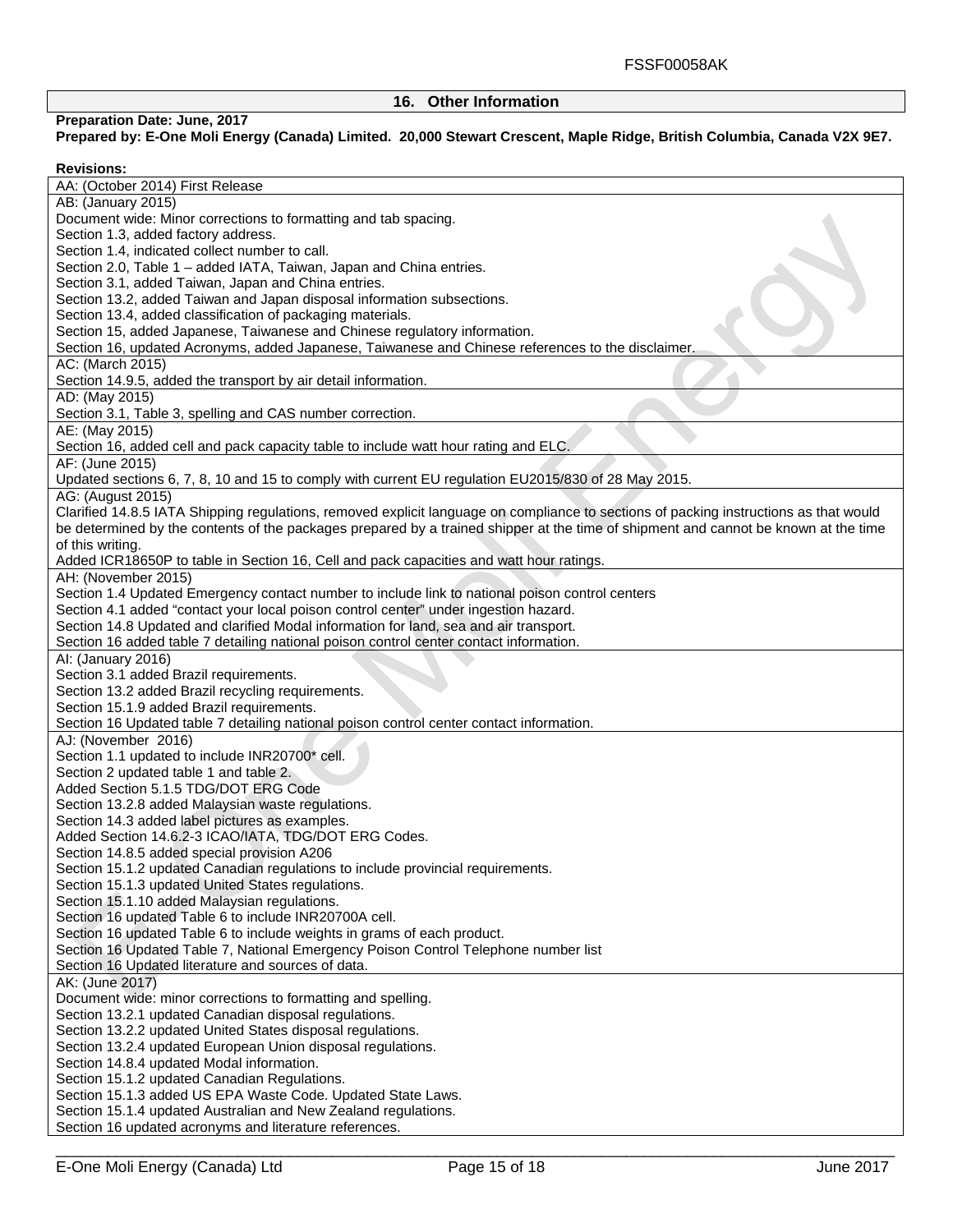| Gen and pack capacines and wait nour rainigs. |                |                |                         |                             |                       |
|-----------------------------------------------|----------------|----------------|-------------------------|-----------------------------|-----------------------|
| <b>Model Number</b>                           | <b>Nominal</b> | <b>Typical</b> | <b>Watt Hour Rating</b> | <b>Equivalent Lithium</b>   | <b>Weight (grams)</b> |
|                                               | Voltage (V)    | Capacity (Ah)  | (Wh) (Volts x Ah)       | Content (g) (cell Ah x      |                       |
|                                               |                |                |                         | $0.3 \times \text{\#cells}$ |                       |
| <b>IBR18650B/BB/BC</b>                        | 3.60V          | $1.50$ Ah      | 5.40 Wh                 | 0.45 g                      | 45.0 g                |
| <b>IBR26700A</b>                              | 3.75V          | 2.80 Ah        | 10.50 Wh                | $0.84$ g                    | 101.0 g               |
| ICP1003450B                                   | 3.70V          | 1.80 Ah        | 6.66 Wh                 | $0.54$ g                    | 46.5 g                |
| <b>ICP103450CA</b>                            | 3.70 V         | 1.96 Ah        | 7.25 Wh                 | 0.59 <sub>g</sub>           | 41.5 g                |
| <b>ICP103450DA</b>                            | 3.70 V         | 2.20 Ah        | 8.14 Wh                 | 0.66 <sub>g</sub>           | 43.0 g                |
| <b>ICR18650H</b>                              | 3.70V          | 2.20 Ah        | 8.14 Wh                 | 0.66 <sub>g</sub>           | 47.5 g                |
| <b>ICR18650J</b>                              | 3.70 V         | 2.37 Ah        | 8.77 Wh                 | 0.71 <sub>g</sub>           | 48.0 g                |
| <b>ICR18650K</b>                              | 3.70 V         | $2.60$ Ah      | 9.62 Wh                 | 0.78 <sub>g</sub>           | 50.0 <sub>g</sub>     |
| <b>ICR18650M</b>                              | 3.70 V         | 2.80 Ah        | 10.36 Wh                | 0.84 <sub>g</sub>           | 50.0 <sub>g</sub>     |
| <b>ICR18650P</b>                              | 3.70 V         | 3.20 Ah        | 11.84 Wh                | 0.96 g                      | 50.0 <sub>g</sub>     |
| <b>IHR18650B</b>                              | 3.60V          | $2.25$ Ah      | 8.10 Wh                 | 0.68 <sub>g</sub>           | 47.5 <sub>g</sub>     |
| <b>IHR18650BL</b>                             | 3.50V          | $2.00$ Ah      | 7.00 Wh                 | 0.60 g                      | 47.0 g                |
| <b>IHR18650BN</b>                             | 3.60V          | 2.20 Ah        | 7.92 Wh                 | 0.66 <sub>g</sub>           | 45.0 g                |
| <b>IHR18650C</b>                              | 3.60V          | 2.05 Ah        | 7.38 Wh                 | $0.62$ g                    | 47.0 g                |
| <b>IMR18650E</b>                              | 3.80V          | 1.40 Ah        | 5.32 Wh                 | 0.42 g                      | 42.0 g                |
| <b>IMR26700A</b>                              | 3.80 V         | 2.90 Ah        | 11.02 Wh                | 0.87 <sub>g</sub>           | 101.0 g               |
| <b>INR18650A</b>                              | 3.60V          | $2.55$ Ah      | 9.18 Wh                 | 0.77 <sub>q</sub>           | 47.0 g                |
| <b>INR20700A</b>                              | 3.60V          | 3.00 Ah        | 10.80 Wh                | 0.90 g                      | 60.0 g                |
| <b>MCR1821J</b>                               | 7.40 V         | 2.40 Ah        | 17.76 Wh                | 1.44 g (2 cells)            | 107.0 g               |
| <b>ME202CJ</b>                                | 11.10 V        | 7.20 Ah        | 79.92 Wh                | 6.48 g (9 cells)            | 520.0 g               |
| <b>ME202EK</b>                                | 11.10 V        | 7.80 Ah        | 86.58 Wh                | 7.02 g (9 cells)            | 520.0 g               |

**Cell and pack capacities and watt hour ratings:** 

**Table 6** 

#### **National Emergency Poison Control Telephone number list**

**(The below table is a guide only and provided for reference, please consult your local government for updated information)** 

| <b>Country/State</b>                            | <b>National Poison Control</b>           | The neight range is a guide only and provided for reference, piease consult your local government for updated imormation)<br><b>Country/State</b> | <b>National Poison Control</b>       |
|-------------------------------------------------|------------------------------------------|---------------------------------------------------------------------------------------------------------------------------------------------------|--------------------------------------|
|                                                 | <b>Telephone Number</b>                  |                                                                                                                                                   | <b>Telephone Number</b>              |
| Algeria                                         | +213 21 97 98 98                         | Italy - Milano                                                                                                                                    | +39 02 6610 1029                     |
| Angola                                          | +244 912 225 301                         | Italy - Turin                                                                                                                                     | +39 011 663 7637                     |
| Argentina                                       | +54 11 156 216 75 74                     | Jamaica                                                                                                                                           | +1 888 764 7667                      |
| <b>Australia</b>                                | 131126                                   | Japan                                                                                                                                             | 0425 52 2511 ext 57740               |
| <b>Austria</b>                                  | +43 1 406 43 43                          | Jordan                                                                                                                                            | 109                                  |
| Azerbaijan                                      | +994 125 979 924                         | Kazakhstan                                                                                                                                        | +7 3272 925 868                      |
| <b>Belarus</b>                                  | +375 17 287 00 92                        | Kenya                                                                                                                                             | 0 800 720021                         |
| <b>Belgium</b>                                  | +32 70 245 245                           | Latvia                                                                                                                                            | +371 67042473                        |
| <b>Brazil</b>                                   | None (Call 192 for Medical<br>Emergency) | Lebanon                                                                                                                                           | +961 3 174774                        |
| <b>Bulgaria</b>                                 | +359 2 9154 378                          | Liechtenstein                                                                                                                                     | 112                                  |
| Cambodia                                        | +85 511 426 948                          | Lithuania                                                                                                                                         | +370 5 236 20 52 / +370 687<br>53378 |
| Canada - Alberta                                | 1-800-332-1414                           | Luxembourg                                                                                                                                        | 070 245 245                          |
| Canada - British Columbia                       | 1-800-567-8911                           | <b>Macedonia</b>                                                                                                                                  | +38 923 147 635                      |
|                                                 |                                          | <b>Malaysia</b>                                                                                                                                   | 1800888099                           |
| Canada - Manitoba                               | 1-855-776-4766                           | <b>Malta</b>                                                                                                                                      | 112                                  |
| Canada - New Brunswick                          | 911                                      | <b>Mexico</b>                                                                                                                                     | 066                                  |
| Canada - Newfoundland and<br>Labrador           | 1-866-727-1110                           | Mongolia                                                                                                                                          | +976 992 755 95                      |
| <b>Canada - Northwest</b><br><b>Territories</b> | 1-800-332-1414                           | <b>Morocco</b>                                                                                                                                    | +212 537 68 64 64                    |
| Canada - Nova Scotia                            | 1-800-565-8161                           | <b>Myanmar</b>                                                                                                                                    | $\overline{+95}$ 1 379 480           |
| Canada - Nunavut                                | 1-800-268-9017                           | <b>Nepal</b>                                                                                                                                      | +97 71 435 38 77                     |
| Canada - Ontario                                | 1-800-268-9017                           | <b>Netherlands</b>                                                                                                                                | +31 30 274 88 88                     |
| Canada – Prince Edward<br><b>Island</b>         | 1-800-565-8161                           | <b>New Zealand</b>                                                                                                                                | +0800 764 766                        |
| Canada - Quebec                                 | 1-800-463-5060                           | Nicaragua                                                                                                                                         | +505 228 97 150                      |
| Canada - Saskatchewan                           | 1-866-454-1212                           | <b>Norway</b>                                                                                                                                     | +47 22 59 13 00                      |
| <b>Canada - Yukon Territory</b>                 | (867) 393-8700                           | Oman                                                                                                                                              | +968 245 665 10                      |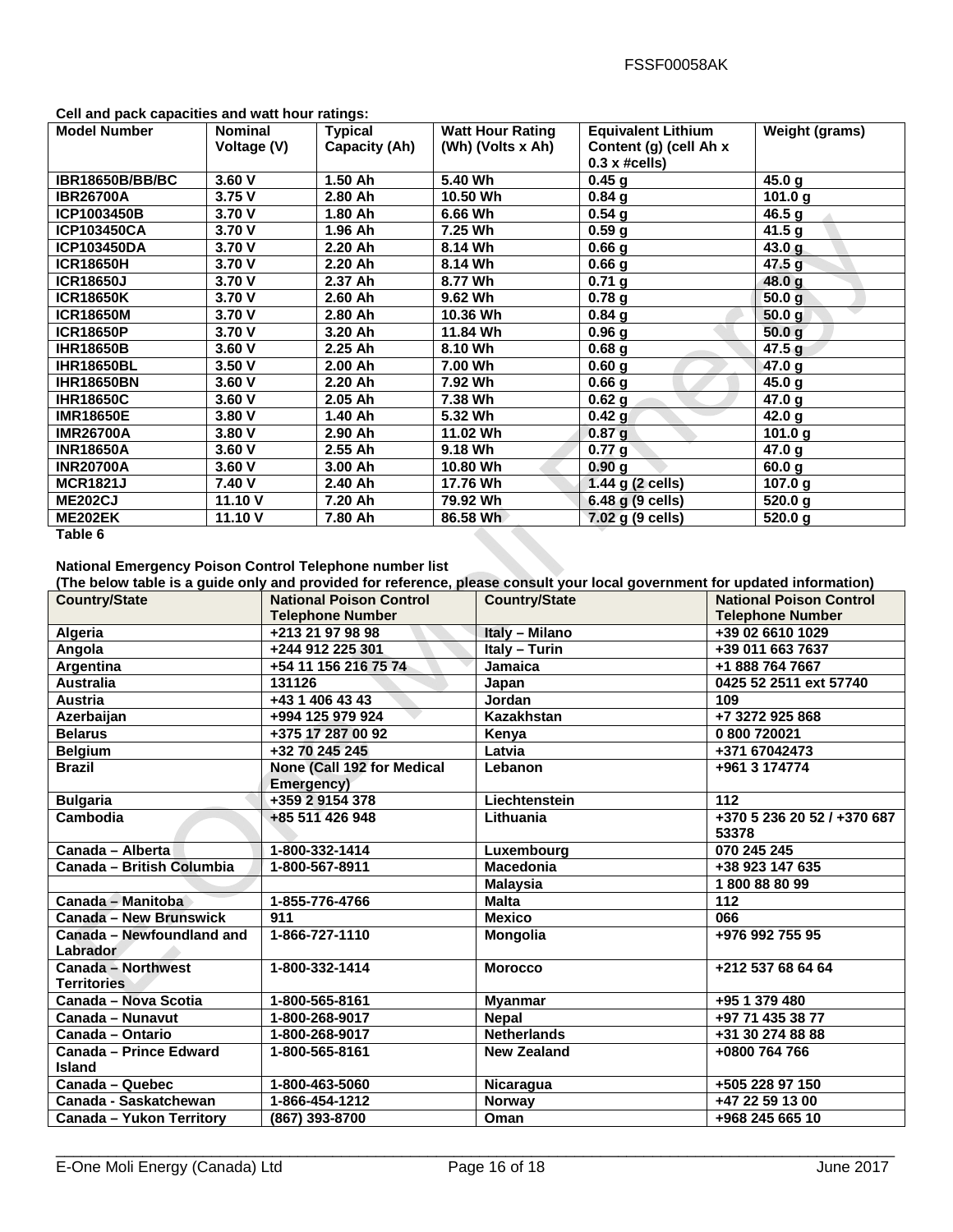|                           |                                | וריסטעט וטט ו                      |                                |
|---------------------------|--------------------------------|------------------------------------|--------------------------------|
| <b>Country/State</b>      | <b>National Poison Control</b> | <b>Country/State</b>               | <b>National Poison Control</b> |
|                           | <b>Telephone Number</b>        |                                    | <b>Telephone Number</b>        |
| <b>Chile</b>              | +56 2 635 3800                 | <b>Pakistan</b>                    | 0800-77767                     |
| China                     | +86 10 831 323 45              | Paraguay                           | +595 21 220 418                |
| <b>Costa Rica</b>         | +506 2223 1028 / 911           | Peru                               | +511 273 2318                  |
| Cuba                      | +53 64 10 00                   | <b>Philippines</b>                 | +632 524 10 78                 |
| <b>Cyprus</b>             | 1401                           | Poland                             | +48 42 63 14 724               |
| <b>Czech Republic</b>     | +420 22 49 192 93              | Portugal                           | 808 250 143                    |
| <b>Denmark</b>            | 82 12 12 12                    | <b>Puerto Rico</b>                 | +1 800 222 1222                |
| <b>Ecuador</b>            | 1800836366                     | Romania                            | +402 212 106 282               |
| Egypt                     | +20 2 684 09 02                | Russia - Moscow                    | +7 495-628-1687                |
| <b>Estonia</b>            | 16662                          | Russia - St Petersburg             | +7 921-757-3228                |
| Finland                   | +358 9 471977                  | Saudi Arabia                       | +966 11 288 9999 ext 29590     |
| <b>France</b>             | 0800 59 59 59                  | Senegal                            | +221 818 00 15 15              |
| Georgia                   | +995 99 53 33 20               | <b>Serbia</b>                      | +381 11 3608 440               |
| Germany                   | 19 240                         | <b>Slovakia</b>                    | +421 2 5477 4166               |
| Germany - Baden-          | 0761-19 240                    | <b>Slovenia</b>                    | +386 41 635 500                |
| Wurttemberg               |                                |                                    |                                |
| Germany - Bavaria         | 089-19 240                     | <b>South Africa</b>                | +27 824 910 160                |
| Germany - Berlin,         | 030-19 240                     | <b>South Korea</b>                 | 129                            |
| <b>Brandenburg</b>        |                                |                                    |                                |
| Germany - Bremen, Hamburt | 0551-19 240                    | Spain                              | +34 91 562 04 20               |
| Schleswig-Holstein,       |                                |                                    |                                |
| Niedrsachsen              |                                |                                    |                                |
| Germany - Hessen,         | 06131-19 240                   | Sri Lanka                          | +94 11 268 61 43               |
| <b>Rheinland-Pfalz</b>    |                                |                                    |                                |
| Germany - Mecklenburg-    | 0361-19 240                    | <b>Sweden</b>                      | 112                            |
| Vorpommern, Sachsen,      |                                |                                    |                                |
| Sachsen Anhalt, Thuringen |                                |                                    |                                |
| Germany - Nordrhein-      | 0228-19 240                    | <b>Switzerland</b>                 | 145                            |
| <b>Westfalen</b>          |                                |                                    |                                |
| Germany - Saarland        | 06841-19 240                   | <b>Syria</b>                       | +963 11 4452 155               |
| Ghana                     | +233 (0) 800 100 46            | <b>Thailand</b>                    | 1367                           |
| Greece                    | 210 7793777                    | <b>Trinidad and Tobago</b>         | +1 868 800 2742                |
| Guatemala                 | 1-801-0029832                  | <b>Tunisia</b>                     | +216 1 335 500                 |
| <b>Hong Kong</b>          | +852 2772 2211                 | <b>Turkey</b>                      | +90 0312 433 70 01             |
| <b>Hungary</b>            | $(+36-80)$ 201-199             | <b>Taiwan</b>                      | 119                            |
| Iceland                   | +354 543 22 22                 | <b>United Arab Emirates</b>        | 800 424                        |
| India                     | +91 112 658 93 91              | <b>United Kingdom</b>              | 111                            |
| <b>Indonesia</b>          | +62 813 1082 6879              | <b>United Republic of Tanzania</b> | +255 (0)683 159110             |
| Iran                      | 1490                           | <b>Uruguay</b>                     | 1722                           |
| <b>Traq</b>               | +964 (0)780 191 3821           | <b>United States</b>               | 1-800-222-1222                 |
| <b>Ireland</b>            | +353 1 809 2166                | Venezuela                          | +58 16 621 808                 |
| <b>Israel</b>             | +972 4 854 19 00               | <b>Viet Nam</b>                    | +84 (0)4 8697 501              |
| Italy                     | +39 38 224 444                 | <b>West Bank and Gaza Strip</b>    | 1800 500 000                   |
| Italy - Bergamo           | +39 800 883 300                | Zimbabwe                           | +263 4 307 148                 |

**Table 7** 

**Acronyms:** 

| Standard for the Uniform Scheduling of Medicines and Poisons          |
|-----------------------------------------------------------------------|
| <b>Chemical Abstracts Service Registry Number</b>                     |
| European Inventory of Existing Commercial Chemical Substances         |
| <b>Number United Nations Number</b>                                   |
| Occupational Safety and Health Administration                         |
| American Conference of Governmental Industrial Hygienists             |
| International Maritime Dangerous Goods                                |
| International Air Transport Association                               |
| International Uniform Chemical Information Database                   |
| <b>Registry of Toxic Effects of Chemical Substances</b>               |
| <b>Risk Phrases</b>                                                   |
| <b>Safety Phrases</b>                                                 |
| Percent weight for weight                                             |
| Organization for Economic Co-Operation and Development                |
| Australian Code for the Transport of Dangerous Goods by Road and Rail |
|                                                                       |

 $\mathbb{R}^2$